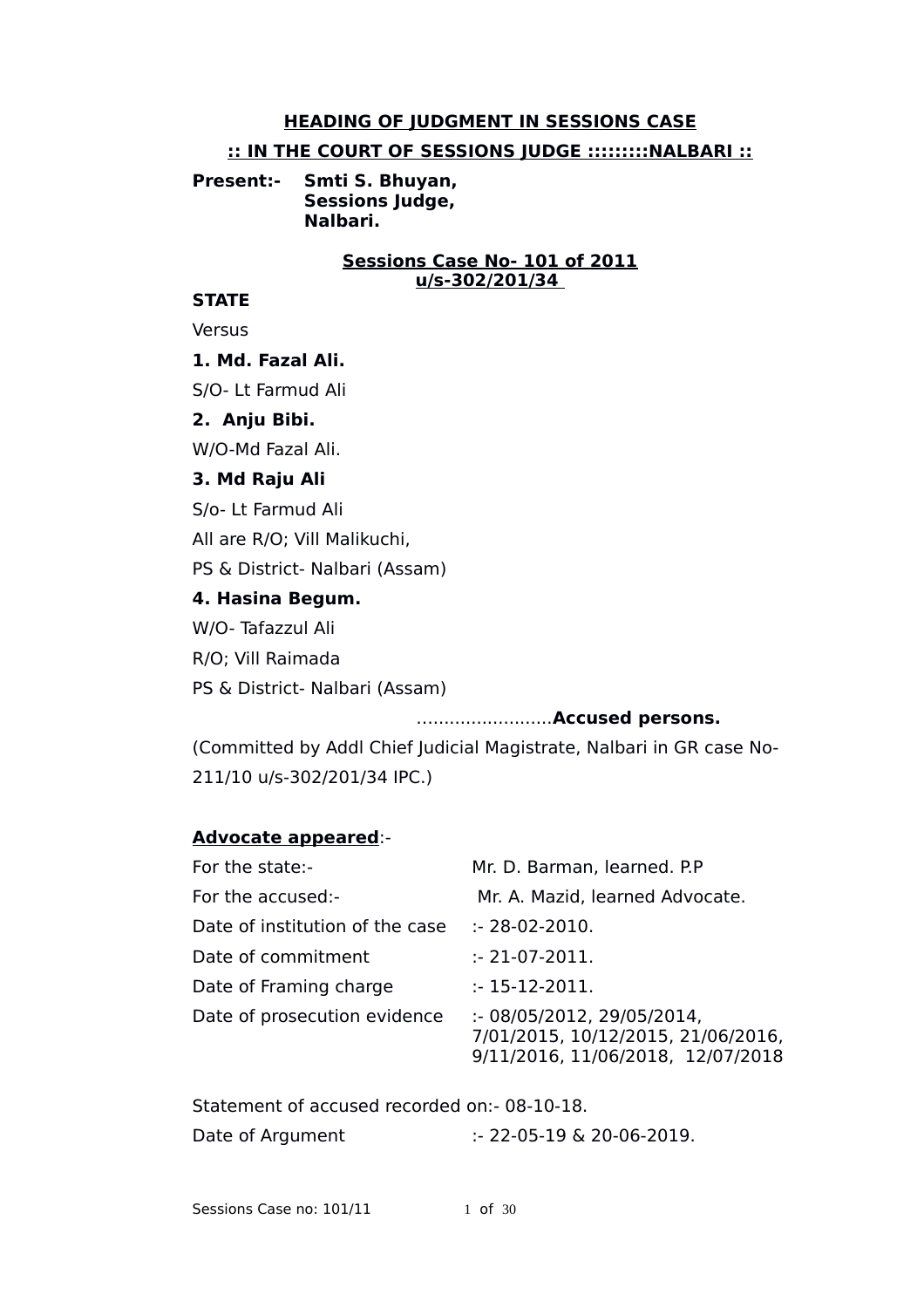| Judgment delivered  | $: 03-07-2019.$ |
|---------------------|-----------------|
| Hearing on Sentence | $: 08-07-2019.$ |
| Sentence Pronounced | $: 08-07-2019.$ |

# **JUDGMENT**

### **Prosecution Case**

1. The prosecution case in brief is that PW-1 Md. Tafazzul Ali, elder brother of deceased Manjuwara Begam lodged written ejahar inter alia, citing that his sister Manjuwara Begum was married to Raju Ali as per Islamic shariyat and two children born out of their wedlock and Manjuwara was living at her husband house with the family member of her husband along with her children. On 26/02/10, Manjuwara went to attend a feast arranged by Fatenur Ali with her in-laws family member and on that day at about 5 pm he got information about missing of his sister Manjuwara and verbally informed police about the missing of his sister. He made search for his sister but could not trace out. Informant alleged husband of Manjuwara maintain illicit relation with his sister in law Anju and at the instance of accused Raju, other accused persons Fajal, Anju, Hasina, Farmud and Shahijan Bibi committed murder of Manjuwara and as per information of Raju Ali, search was made in the Malekuchi Gandhipukhuri park pond by using fishing net but dead body of Manjuwara was not found and on 28/02/10 dead body of Manjuwara was recovered at Malekuchi Gandhipukhuri park pond at about 6 AM. It is alleged other accused persons killed his sister in connivance with accused Raju Ali.

# **Investigation**

2. Officer in charge Nalbari PS on receipt of ejahar from Tafazzul Ali registered a police case vide Nalbari Police Case No. 97/10 u/s-302/201/34 I.P.C and SI Dilip Kr. Hajong was entrusted to conduct the investigation of the case. During course of investigation IO of the case visited place of occurrence, send dead body of deceased Manjuwara Begum to SMK Civil Hospital, Nalbari for autopsy after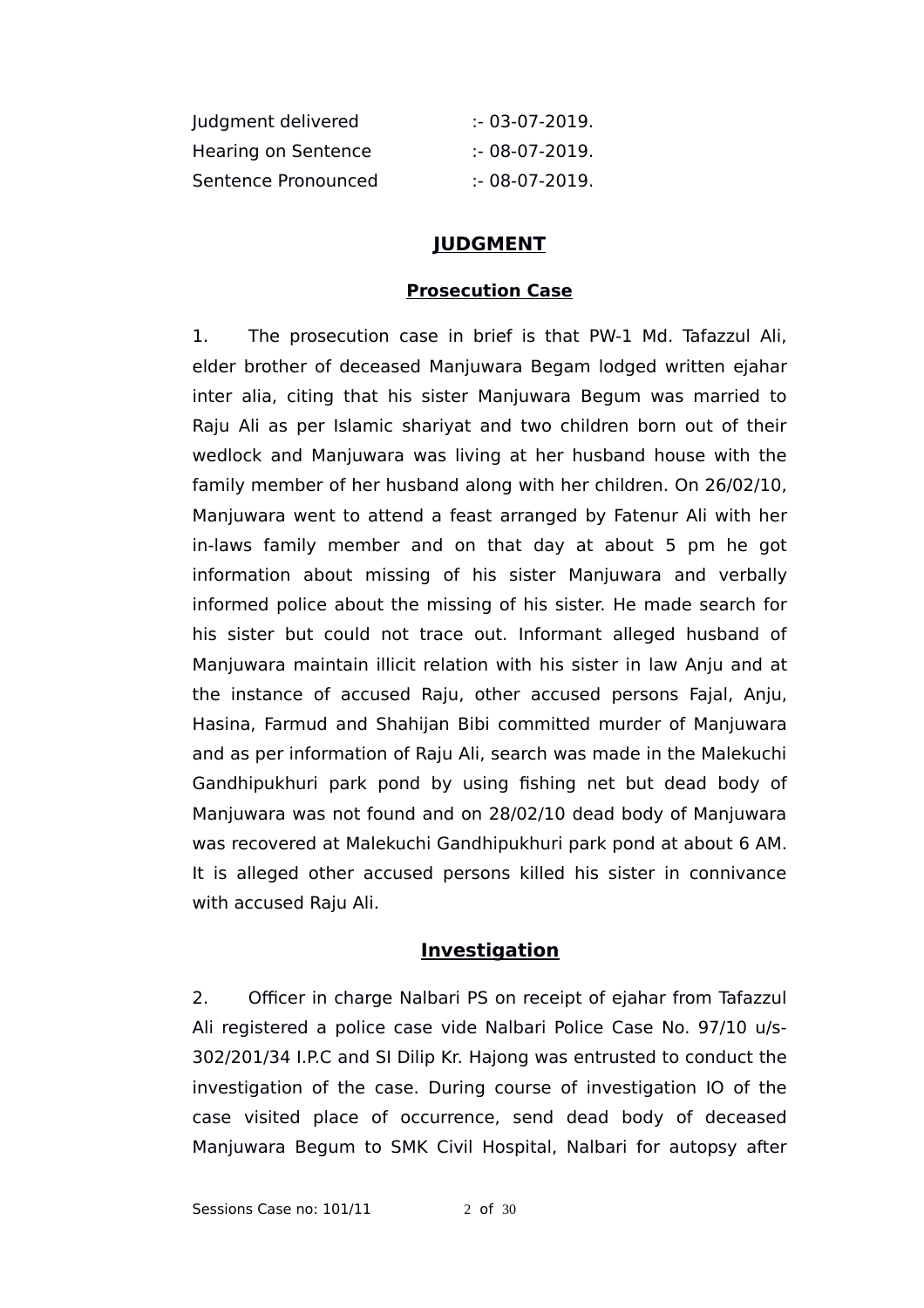inquest, drawn sketch map of the place of recovery of dead body, arrested accused Farmud Ali, Sahijan Bibi, Anju Bibi and Fazal Ali, Raju Ali and seized articles from the house of arrested accused Farmud Ali (since deceased) and recorded statement of the witnesses, produced accused persons before the ld. Judicial Magistrate and after completion of investigation IO submitted charge sheet against the accused persons Fazal Ali, Hasina Bibi, Anju Bibi, Raju Ali, Sahjijan Bibi (since deceased), and Farmud Ali (since deceased) u/s -302/201/34 IPC .

# **Committal**

3. On receipt of the charge sheet, Ld Chief Judicial Magistrate, Nalbari, took cognizance and transfer the case to the court of Addl Chief Judicial Magistrate Nalbari and Ld Addl Chief Judicial Magistrate Nalbari, after furnishing necessary copies to accused persons committed the case for trial.

# **Charge**

4. My then learned predecessor after hearing learned counsel for both sides and perusal of material on record framed charges u/s-302/201/34 IPC against the accused persons Fazal Ali, Hasina Bibi, Anju Bibi, Raju Ali, Sahijan Bibi, and Formud Ali and when charges are read over and explained to the accused persons, they pleaded not guilty and claimed to be tried.

# **Trial**

5. In order to prove the prosecution charges against the accused person, prosecution adduced evidence of all together nine number of witnesses and exhibited 11 numbers of documents. PW-1 Md. Tafazzul Ali. PW-2 Dr. Jatindra Nath Barman, PW-3 Md. Mainuruddin Ahmed, PW-4 Md. Rijul Ahmed, PW-5 Dr. Manalisha Choudhury. PW-6 Miss Ashma Begum. PW-7 Sri Bisweswar Saikia (S.I), PW-8 Dr. Dilip Kr. Hajong, and PW-9 Sri Dibyajyoti Mahanta (CJM). Ext-1 Ejahar, Ext-2 Seizure list, Ext-3 post mortem report, Ext-4 FSL report on seizure item, Ext-5 forwarding report of ext-4. Prosecution exhibited inquest report and statement of the witness Ashma Begum recorded u/s 164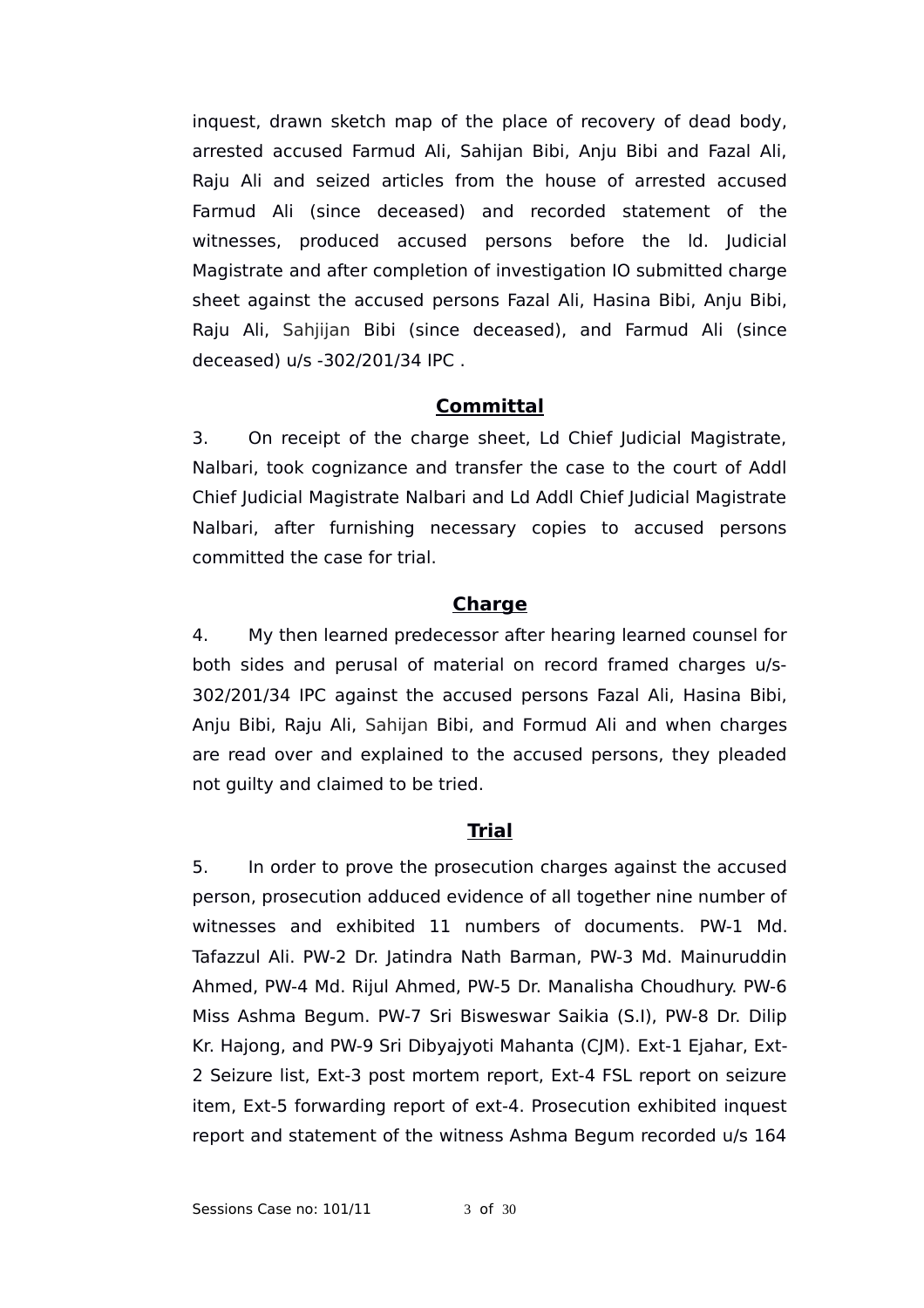Cr.P.C and both the documents marked as Ext-6. Prosecution exhibited sketch map of the place of occurrence and statement of the witness Rijul Ahmed recorded u/s 164 Cr.P.C and both the documents marked as Ext-7 is the statement of Rijul Ahmed similarly prosecution exhibited charge sheet and GR case record 211/10 and marked as Ext-8 and order dated 08-03-10 passed by the then learned CJM, Nalbari and marked as Ext-8 (1). During trial accused Sahijan Bibi, and Farmud Ali expired and case against them abated on their death. After closure of the prosecution evidence, statement of the accused persons Raju, Anju, Hasina and Fazal recorded u/s 313 Cr.P.C. by my then learned predecessor. Accused plea is total denial, however declined to adduce evidence in support of the plea of denial.

# **6. POINTS FOR DETERMINATION:-**

(i) Whether accused persons on 26/02/10 at about 5pm at village Malikuchi under Nalbari PS in furtherance of their common intention committed murder by intentionally causing death of Manjuwara?

(ii) Whether the accused persons same day, time and place in furtherance of their common intention to make disappear of evidence thrown the dead body of the deceased Manjuwara Begum into a pond to escape and screening from the legal punishment which likely to be come for killing the deceased ?

# **ARGUMENT**

7. Learned PP made submission that all the prosecution witness corroborated each other statement and PW-1 supported the statement made by him in the ejahar and ocular evidence and autopsy report of the deceased fairly established the charge of section 302 IPC against the accused person and they throw out the dead body in a pond to screened them from getting punishment for commission of the offence of murder of Manjuwara Begum and prosecution beyond all reasonable doubt establish the charge of section 302/201/34 I.P.C against the accused persons beyond all reasonable doubt and evidence of child witness is believable beyond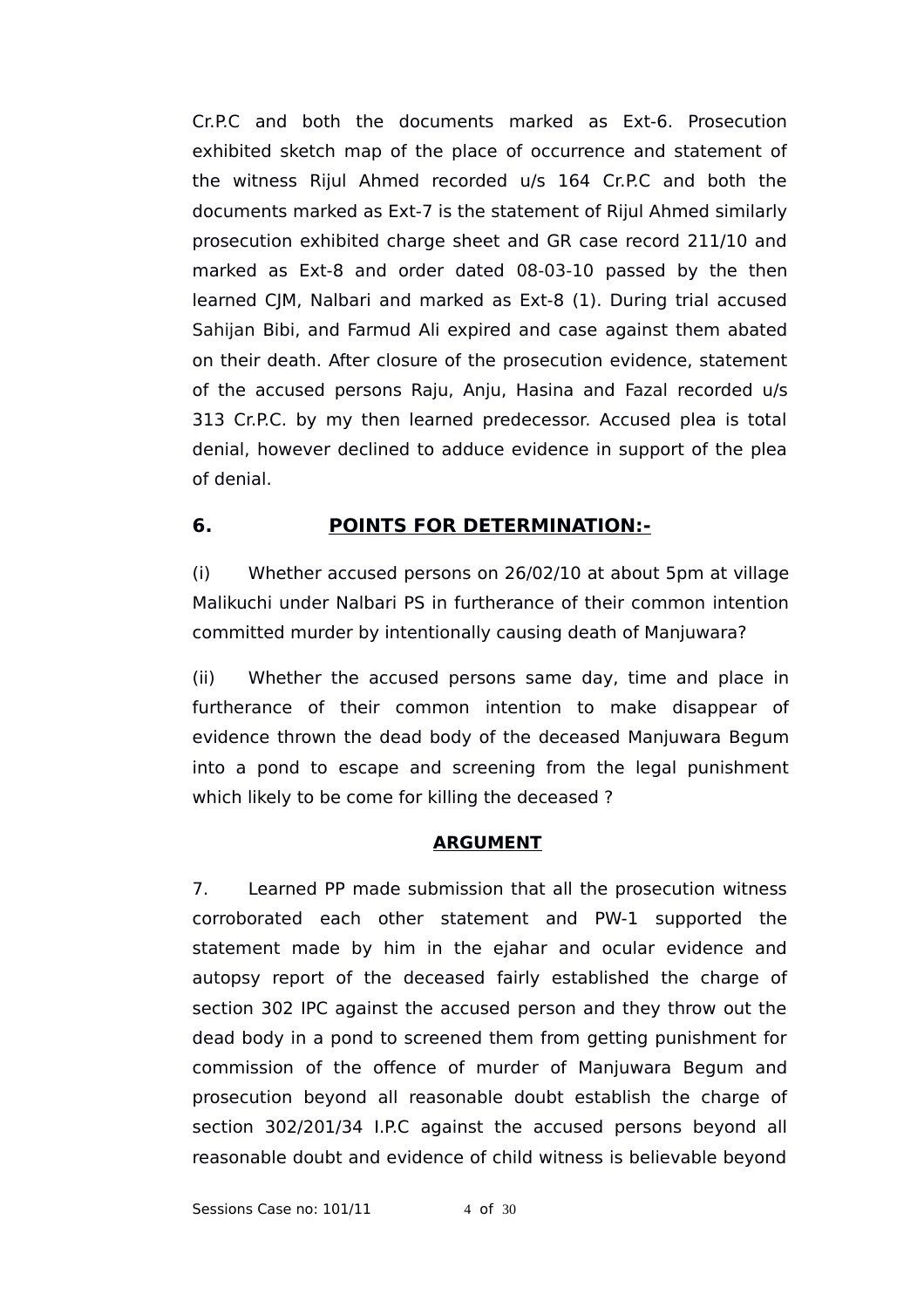all reasonable doubt and there is no dash of tutoring comes out during their lengthy cross examination and they remain stood in their stand and prays to impose the punishment against the accused persons as per law.

8. On the other hand learned defence counsel submitted that informant got information of missing of deceased at about 5 pm on the date of incident but he did not lodged the ejahar on the date of missing i.e on 26/2/10 and lodged ejahar on 28/2/10 that pointed the ejahar portray one made out case and after thought prepared document. Learned counsel further submitted the evidence on record pointed that deceased come outside with a bucket to bring water from the pond and thereafter she was not found and this shown there is every possibility of deceased may slipped and fall on to the pond and pond water is full of intoxicating substance and post mortem report pointed the stomach is full of 2 liters of water but could not give opinion about the cause of death and FSL report available in the case record pointed presence of organophosphorus insecticide and this may be due to inhalation of water of the pond by the deceased when she fell into the pond. He further submitted informant was informed about the missing of Manjuwara by Hasina and others but at that time he did not lodge ejahar and this caste doubt in the prosecution story alleged against the accused persons and case of the prosecution is not believable beyond all reasonable doubt.

9. Ld counsel further argued accused Raju Ali was not present in the house on the date of incident and he was at his place of posting and this has been admitted by informant in his evidence and therefore, the allegation made against him in the ejahar by the informant is baseless and not proved against the accused Raju and therefore he entitled acquittal.

10. It is the further argument of learned defence counsel that expert report not disclosed it is a case of murder rather pointed this is a case of poisoning and the story stated by informant Tafazzul does not substantiate the prosecution allegation made against the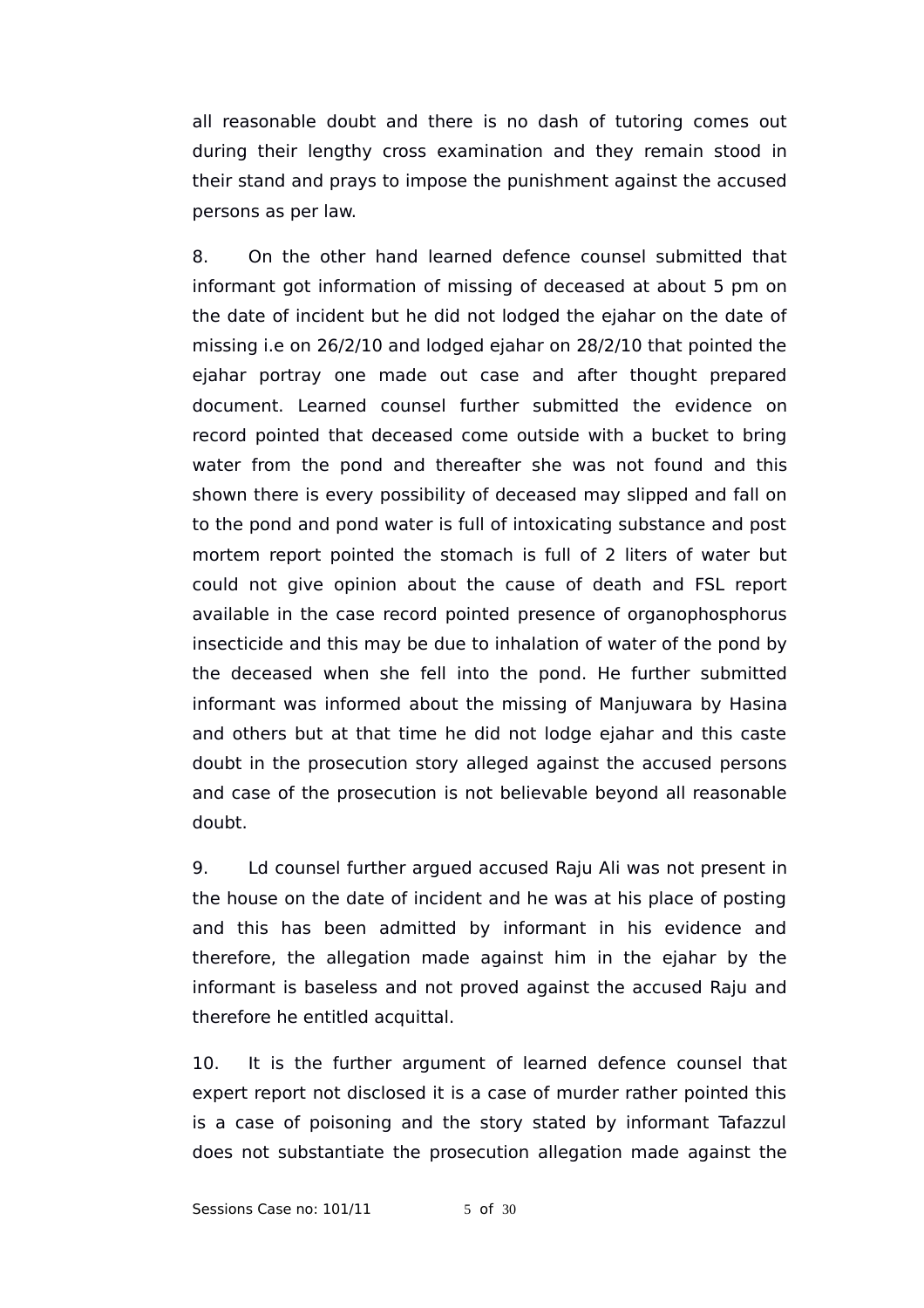accused persons. He further submitted child witness evidence not corroborated by other witness as such evidence of the child witnesses not established the prosecution case because their evidence also pointed that on the date of incident Tafazzul came to their house but he took no steps and evidence of child witness is tutored statement, they are staying at their maternal uncle 'informant' house from the time of death of their mother so credibility of their piece of testimonies is under doubt and not reliable piece of evidence. He further stated that the story stated by child witnesses are not corroborated by any other PWs and cause of death of deceased Manjuwara is not substantiated by the expert opinion and autopsy report, there is no mark of injury found, no ligature mark found and presence of poisonous substance ruled out accused persons hand in the death of deceased Manjuwara. In support of his submission learned counsel relied on the decision of: Digambar Vishnav and another versus State of Chattisgarh, 2019 (196) AIC 34(SC); Raees and others versus State of Uttarakhan, 2012 (115) AIC 581 (UTT. H.C); Chandra Manik Debbarma versus State of Tripura, 2011(3) Gauhati Law Journal 222; Jogesh Morang versus State of Assam, 2010(6) Gauhati Law Journal 358.

### **EVIDENCE**

11. PW-1, Tafazzul Ali informant of the case stated deceased Manjuwara was his sister and her marriage was solemnized with accused Raju Ali about 7/8 years prior to her death and husband's house of deceased Manjuwara is at village Malikuchi. He deposed at the time of incident he was also residing at village Malikuchi. His statement is that on the date of incident "Bhaity" nephew of Raju Ali at about 5 pm informed him that his sister is missing from her matrimonial residence and on that day one feast was arranged in the house of Fatenur Ali where all members of accused Raju visit along with his deceased sister Manjuwara and in the evening his sister and accused Hasina returned home in advance to the other family members of accused Raju and other family members of accused Raju reached home after sometime and when other family members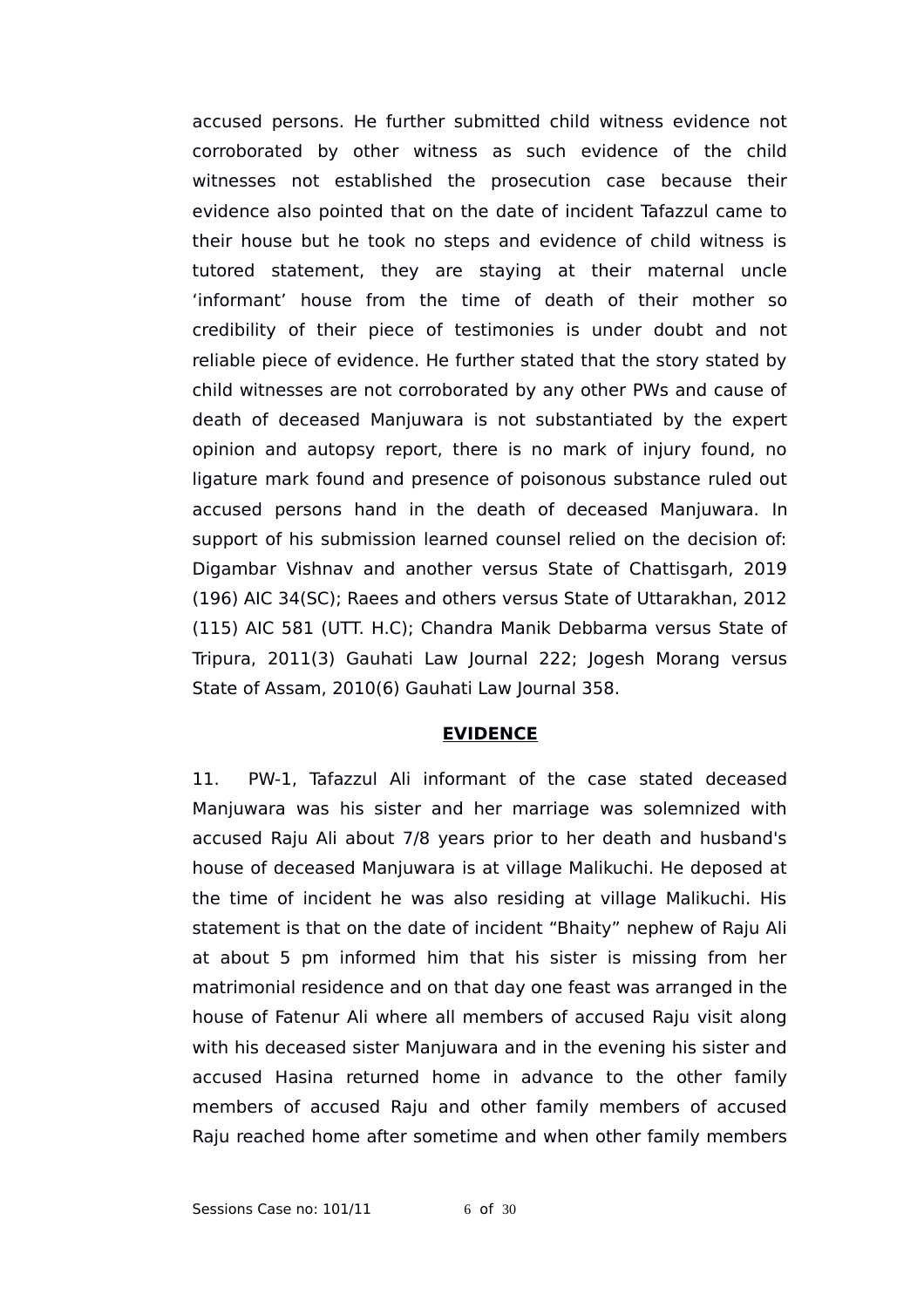returned, they did not find Manjuwara in the residence. After getting the information he came to the accused house, met all accused persons at their residence, asked them whereabouts of Manjuwara and got reply that she was missing from the house. Thereafter, he informed his father and responsible persons of the village and when he again came to the accused house with his father and other responsible persons they did not allow them to enter into their (accused) house. Thereafter, quarrel was took place. Villagers left accused house and made search for Manjuwara for the whole night but they did not trace out Manjuwara and on that night at about 11 pm he informed police about the missing of his sister. On the next day he went to the house of accused again made inquiry about Manjuwara but got no clue and accused Hasina told him on that day Manjuwara went backside with a bucket in hand and they searched in the pond situated on the backside of accused residence but her body was not found and at that time accused Raju Ali was absent. He informed accused Raju over phone about the incident and accused Raju asked him to make vigorous search in the pond. On 28/02/10 father of accused Raju Ali along with one Nazimuddin came to his residence at Malikuchi at 5 am and told him that all will make search for Manjuwara's dead body and then he suspected them. Thereafter, he went to his residence to inform the villagers and prior to his return he received call from one Akhtar Ali about floating of the dead body of Manjuwara in the pond. He deposed prior to that villagers searched the pond using fishing net but found nothing. He deposed Rijul Ali told him that after killing Manjuwara accused persons thrown her dead body in the pond and prior to that they kept the dead body in accused house under the bed and accused persons did not allow Rijul Ali to come out from the residence. Police took the dead body for post-mortem and arrested the accused persons and thereafter dead body was buried in the courtyard of the accused persons. He stated Hasina informed him that quarrel was took place between accused Raju and Manjuwara regarding relationship of Raju with his sister-in-law.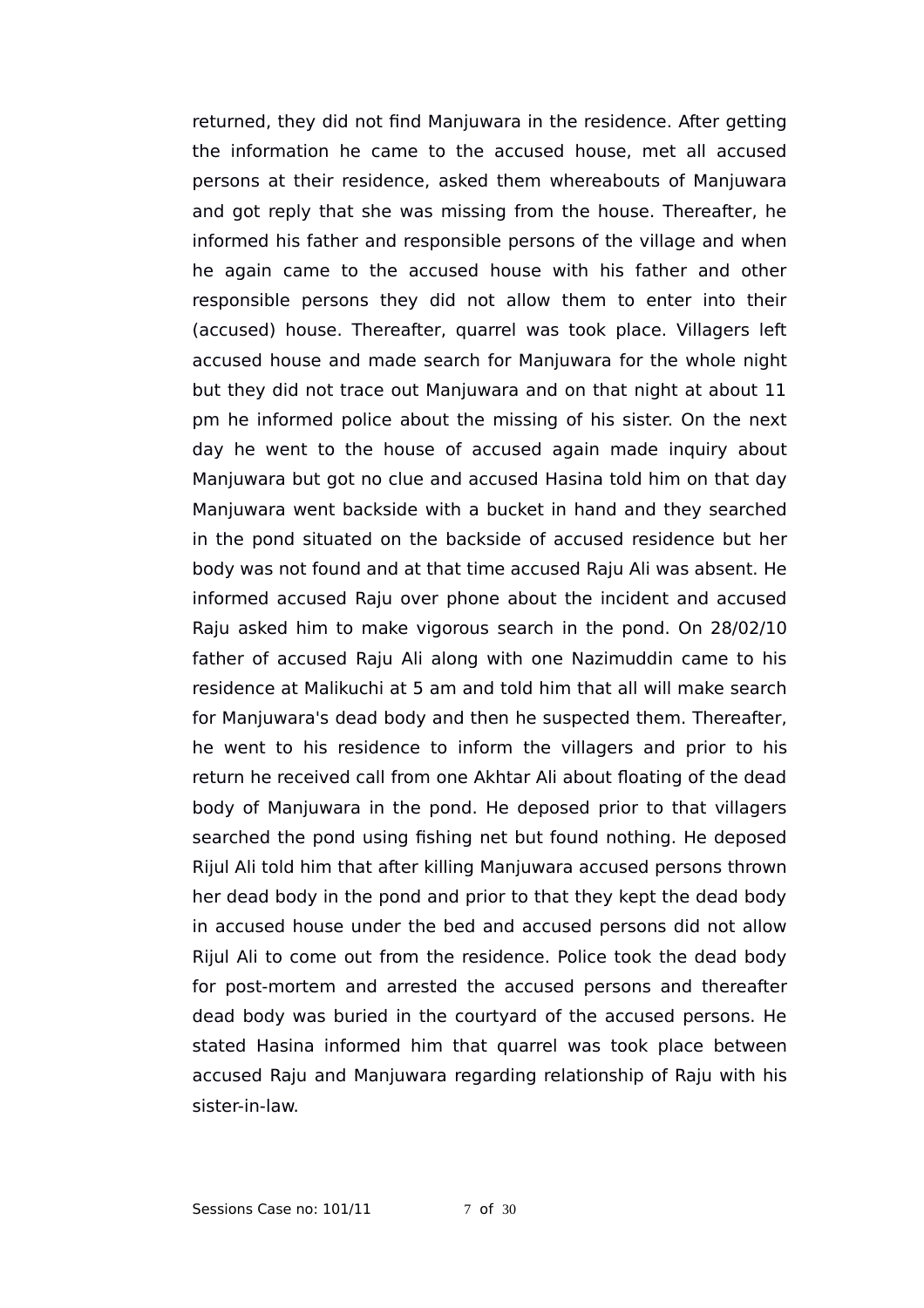12. In cross stated on  $26<sup>th</sup>$ ,  $27<sup>th</sup>$  &  $28<sup>th</sup>$  Feb, 2010 he asked accused Raju Ali over phone about missing of his sister and at that time Raju Ali was at Allahabad in connection with his service. His further cross is that on 26/02/10 when he first came to the residence of accused persons after getting information about missing of his deceased sister Manjuwara, he found parents of accused Raju, his sister-in-law Anju and sister Hasina at their house and all of them were present in their courtyard and he was present at the courtyard for about ½ an hour and during that period no outsider present. After one hour of his visit to the accused house, he informed President of village Malikuchi about missing of his sister Manjuwara and when his father came to the place of occurrence, about 20 people of village Malikuchi entered into the courtyard of the accused persons. He stated they searched his sister till midnight of 27/2/10 but the accused persons not allowed them to enter into the residence of accused and accused persons allowed them to enter into their house when police case. He lodged FIR on 28/02/10 but did not mention in his FIR that accused persons did not allow him to enter into the residence but he made this statement before police when police recorded his statement. He further stated in cross he did not mention in ejahar that Hasina told him his sister Manjuwara went to the backside where there is a pond but he state this fact before police during investigation. During cross he stated at the time of incident Rijul was 5½ years old and when his sister returned from the feast her son accompanied her but he did not know when her daughter returned back from the feast and he did not find the children of his deceased sister prior to the recovery of her dead body and police recovered the children of Manjuwara from the house of accused when police arrested accused persons. From 26/02/10 residence of the accused persons were opened but they did not allow them to enter in their house till arrival of police. About 1000 village people searched dead body of Manjuwara in the pond on 27/02/10 but not found on that day and said pond is adjacent to the residence of accused persons and after recovery of the dead body accused Fazal left the place in the pretext of attending office.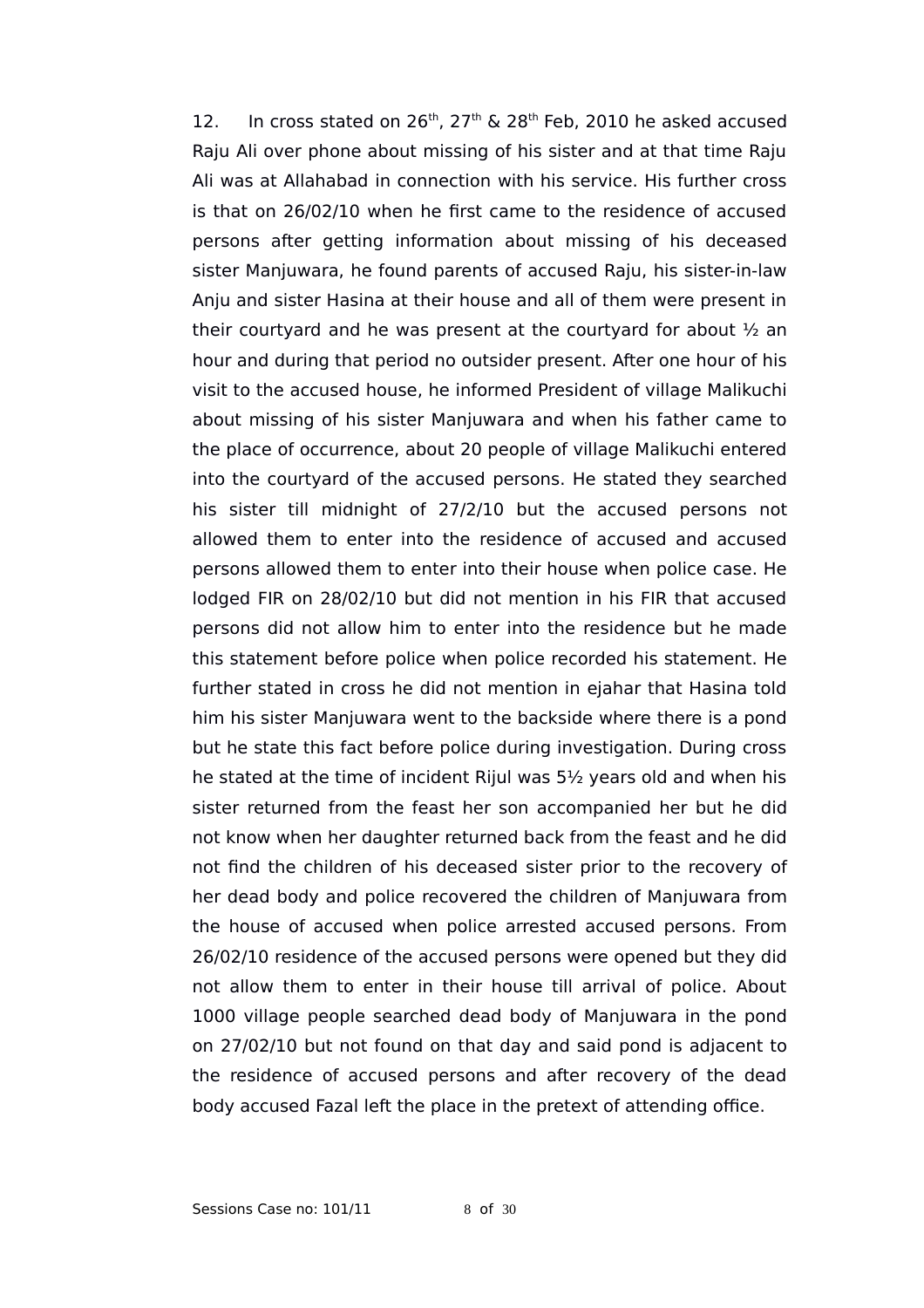13. PW-2, Dr. Jatindra Nath Barman is the medical officer and on 28/02/10 he performed autopsy on the dead body of Manjuwara Begum in connection with Nalbari PS, UD Case No.10/10 dated 28/02/10 and found as follows :

"Stout body, no external wound, laryax full of water, both the lung full of water, stomach full of about two liters of water. According to police requisition the dead body was recovered from pond. No ligature mark seen. Stomach and its contents, kidney, part of liver sent to FSL for examination."

14. Doctor opined that cause of death could not be ascertained. So viscera sent for FSL examination. Ext-3 is the post mortem report. In cross he stated after receipt of the FSL report he submitted the final post-mortem report. Viscera contains water also and after perusal of FSL report, he opined death is due to organophosphorous Insecticide poisoning.

15. PW-3, Md. Mainuruddin Ahmed deposed in his evidence that he knows all the accused persons and the deceased Manjuwara Begum and she was married to accused Md. Raju Ali. On 26/02/10 in the evening informant Tafazzul Ali informed them that nephew of accused Raju Ali informed him about missing of his sister Manjuwara from the house of accused persons and they came to the house of accused persons and found some people thronged there. Thereafter, they could know from the accused persons that there was a feast in the locality arranged by their relatives where they were invited, the accused persons with the deceased attended the feast, and deceased Manjuwara left the party attending the same before the other accused persons to home and other accused persons too followed her. He further deposed he could know from the accused persons that deceased Manjuwara had talk with her husband accused Raju Ali over mobile phone and after getting phone call she was weeping. He along with other villagers searched for Manjuwara but she was not found. He returned to his house at 2 am and again he came to the house of the accused at 8-30 am and searched for Manjuwara. Some people of the locality searched Manjuwara by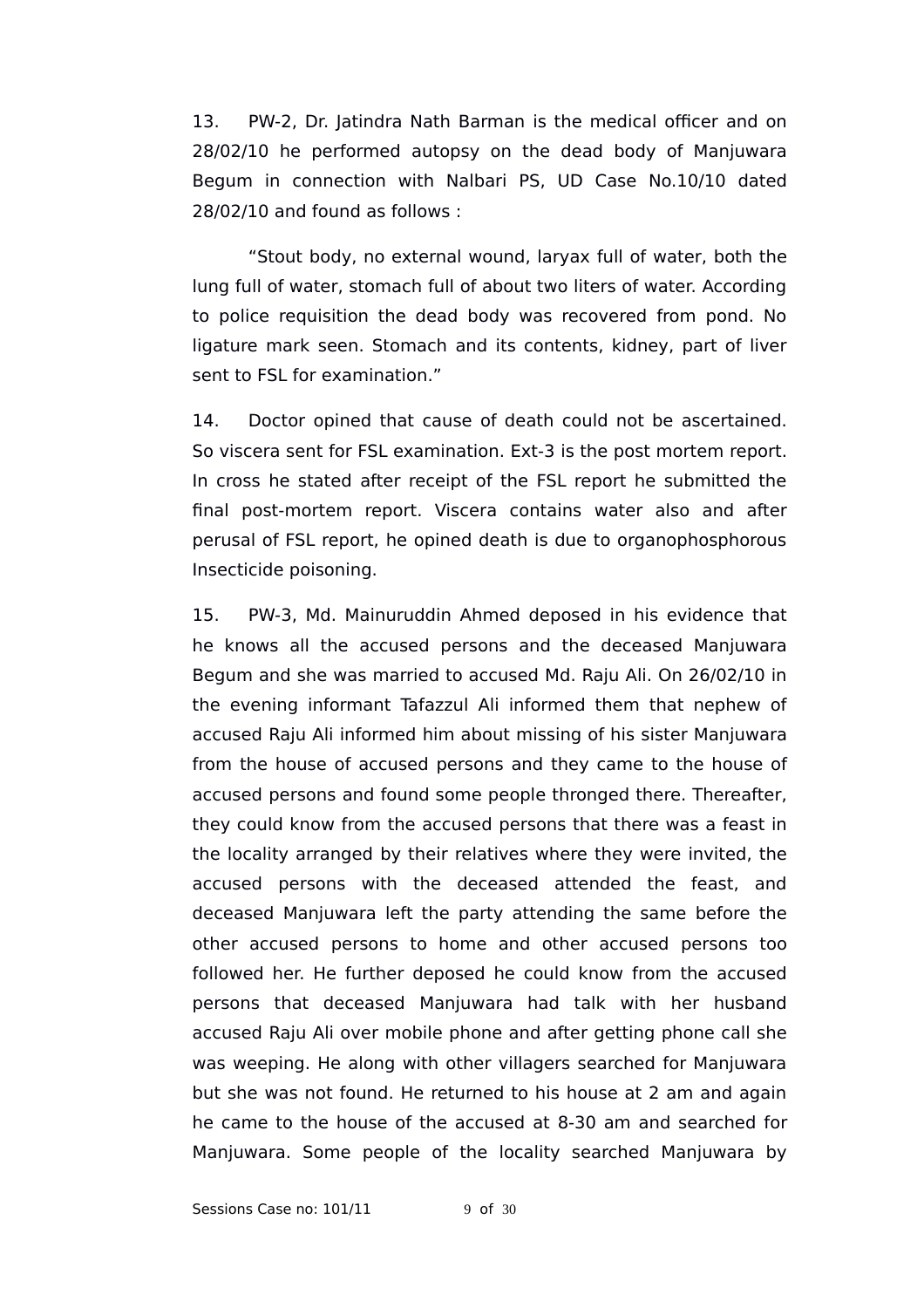using fishing net in the nearby pond but not trace of Manjuwara. On the next day he heard that dead body of Manjuwara was found in the said pond in the edge of the water of the pond. They immediately came to the place of occurrence and thereafter dead body was lifted to the bank where inquest was done by the Executive Magistrate. Police sent the dead body for post-mortem to SMK Civil Hospital, Nalbari and after post-mortem dead body was taken by informant, Tafazul Ali and buried the dead body in the courtyard of accused persons. In cross stated he was present at the time of burial.

16. PW-4 Rijul is the child witness and he deposed accused Raju Ali is his father, Fazal Ali is his bardeuta, Anjuwara Begum is his barama and Hasina is his pehi. He deposed his dangar amma Anjuwara begum, pehi Hasina, grand-father (Nana) Farmud Ali killed his mother and after killing kept the body of his mother under the box paleng (Box Bed) and he seen the incident of murder of his mother while he was sitting in the chair. He made statement before the Magistrate. Police recorded his statement and he disclosed incident to police and stayed at his father's house for 2/3 days after his mother death and thereafter his mama (Maternal uncle) brought him to their house.

17. In cross stated his "danger amma" Anjuwara have two children. His sister is a student of class VIII. During his stays at his father's house his sister read in English school, his nana Farmud and Nani Sahijan expired. His mother was recovered in the pond and on that day he was present at his father's house. After death of his mother search for his mother made by his mama and large number of village people also search for his mother and after death of his mother for 2/3 days he stay in the house of his father along with children of his bardeuta and his sister. He cannot say where his father (accused persons) present when he was taken to his maternal uncle's house and since then he did not see his father, bardeuta but he saw them when came to the court and he made statement after staying few days in the house of his maternal uncle. He denied that he deposed as tutored by his maternal uncle (mama). He do not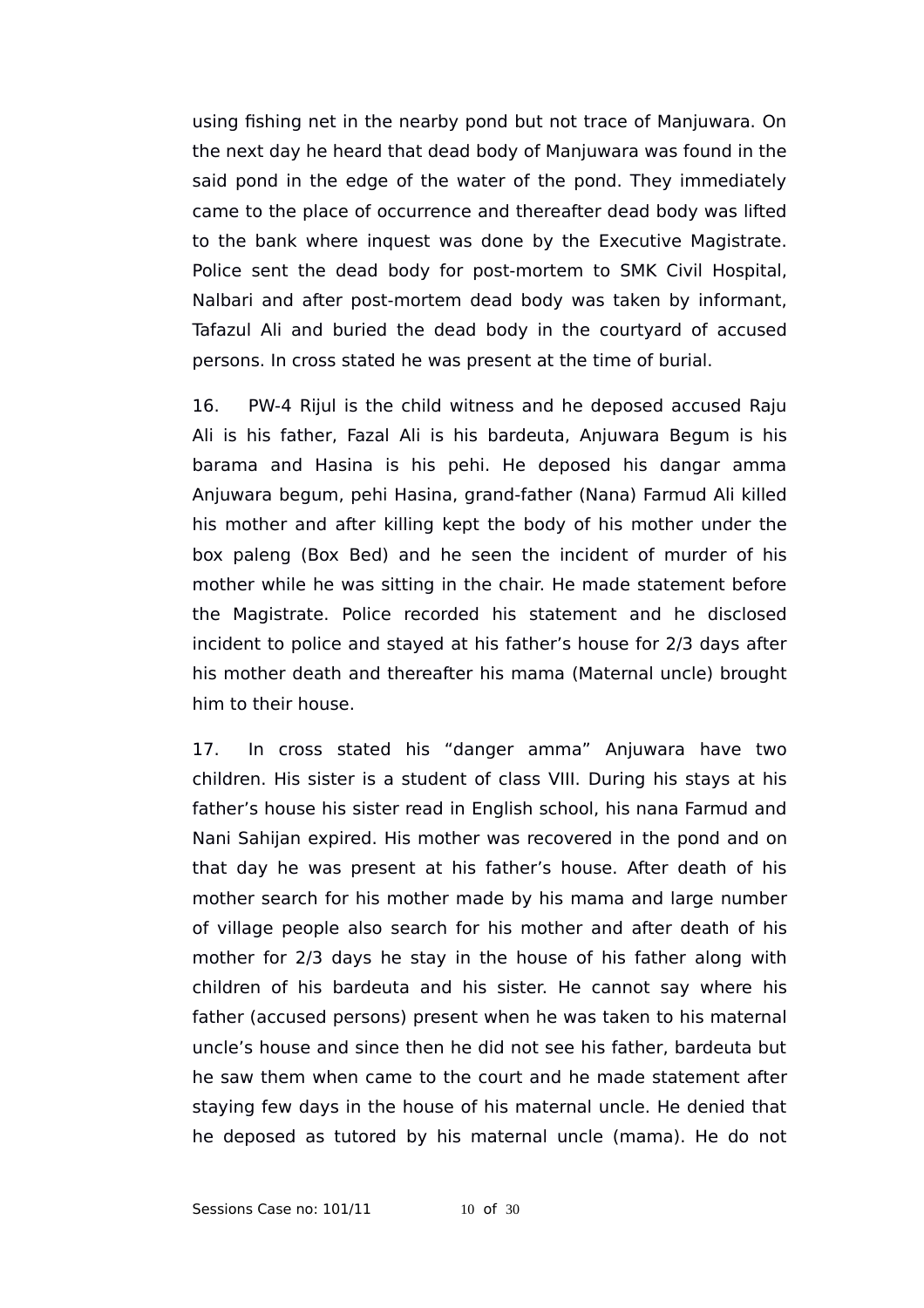want to go with the accused persons and he will go with his 'Mama' (maternal uncle).

18. PW-5, Dr. Manalisha Choudhury is the Scientific Officer, serology Division, Directorate of Forensic Science, Assam, Kahilipara, Guwahati. She stated on 01/04/10 she received one parcel vide Memo No.PNB/Crime-SR/10/4025 in connection with Nalbari PS Case No.97/10 u/s-302/201/34 IPC. The parcel consisted of two exhibits enclosed with a sealed cloth cover. The received articles are (i) one bamboo mat suspected to contain stain of blood. Mark as Sero-2601/A. (ii) One wooden handle axe suspected to contain blood stain. Total length of the axe is 71.6 cm (approx.). On examination found exhibits No. Sero-2601/A and Sero-2601/B gave negative test for presence of blood and Ext-4 is the FSL report.

19. PW-6, Ashma Begum is another child witness and she deposed in her evidence that she is the daughter of the deceased Manjuwara and her mother died about seven years ago and informant Tafazzul Ali is her maternal uncle. At the time of incident she stayed with her parents with other accused persons at Malikuchi. On the date of occurrence she along with her mother and accused persons went to the house of her aunt (elder sister of her father) at Malikuchi for feast. At about 5 pm her mother, brother, she and aunt, Hasina return home together and she was reading at her house after return from her aunt house. At about 6 pm she could know that her mother was not in the house and while they searched for her mother, her brother Babu @ Rijul told her that her aunt (pehi) Hasina and another aunt (barma) Anju committed murder of her mother and her dead body was kept in 'Box Paleng". She deposed further getting information of her mother's missing, her maternal uncle came to the house of accused persons and searched for her mother but could not trace out. After two days of the incident dead body of her mother was found nearby pond of their house. Thereafter dead body was brought from the said pond and police came. Prior to the recovery of the dead body she left her house and went to the house of maternal uncle. Now they are staying in their maternal uncle's house and after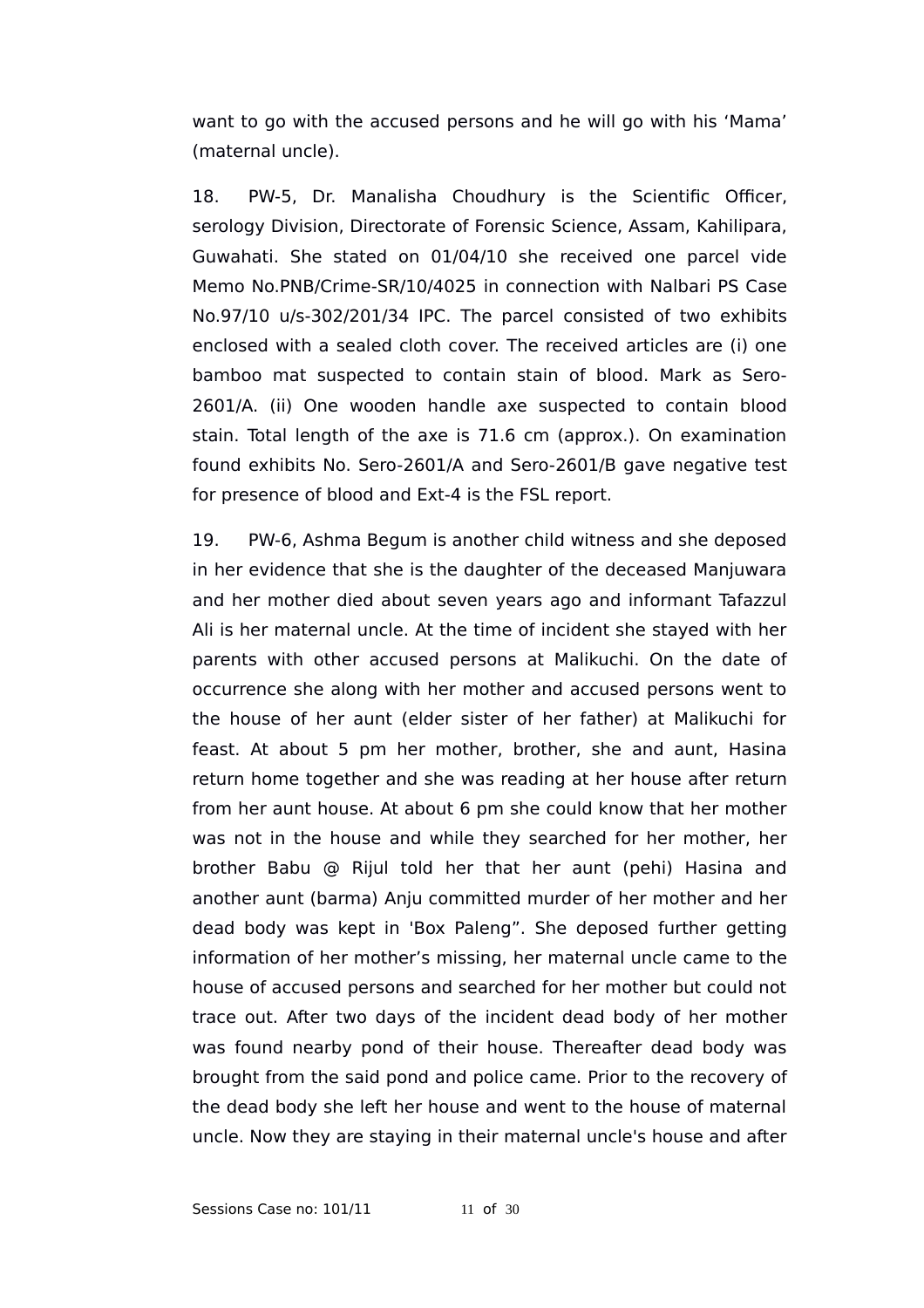recovery of dead body of her mother, her brother Babu (Rijul) too brought to the house of maternal uncle. Police recorded her statement and produced her before the Magistrate and Magistrate recorded her statement and ext-6 is her statement u/s 164 Cr.P.C.

20. In cross she stated she cannot remember after how many days her statement was recorded by police but her statement was recorded after some days. Magistrate also recorded her statement after few days. At the time of incident her brother was just admitted in the school in the said year. After missing of her mother all of the family members including accused persons searched for her mother and informant Tafazzul came to their house on getting information of missing of her mother. On the very day of the incident the family members of her maternal uncle's house came to their house at Malikuchi and searched for her mother. She also stated that she could not remember whether police came to their house on the date of incident or not. She did not witness the occurrence herself. She also stated that she did not see any quarrel between her parents prior to the incident. But on the day of occurrence while they returned back from the house of their aunt in the evening then her mother called her father over phone and thereafter her mother was weeping. For the last time she saw her mother when she went towards basti of their house. She also stated in her 164 CrPC statement that she did not see her mother in the 'box paleng'. On the next day of occurrence her maternal uncle brought her to their house and since then she has been living with her maternal uncle. She deposed as their house was locked from inside so their house was not searched by the village people. She, her grand-mother and brother Babu was inside their house on the night of occurrence and they came out from their house in the morning.

21. PW-7 ASI Bisweswar Saikia deposed that on 28/02/10 based on the ejahar lodged by one Raja Ahmed one U/D case was registered bearing Nalbari PS UD Case No. 10/10 and O.C Nalbari entrusted him to investigate the case. He visited the place of occurrence which is situated at Malikuchi under Nalbari PS, prepared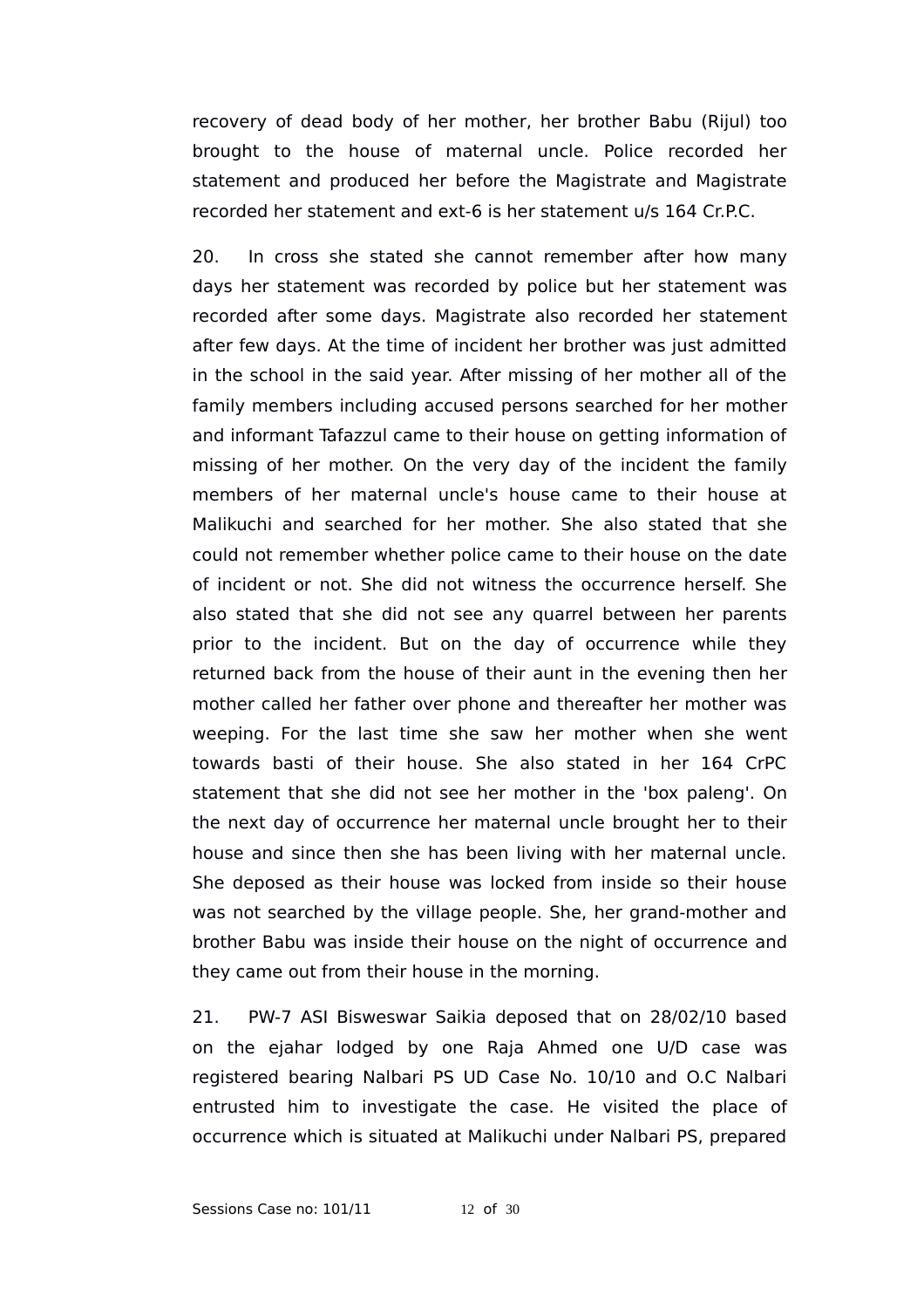sketch map (Ext-7) of the place of occurrence and recovered a dead body of a woman from a pond. The inquest of the dead body was done by C.O, Nalbari vide Ext-6 inquest report, thereafter sent the dead body for postmortem to SMK Civil Hospital, Nalbari and collected the postmortem report and recorded the statement of the witnesses, namely, Raja Ahmed, Mainul Haque Choudhury, Tafazzul Ali, Rijul Ahmed, Ashma Begum, Moniruddin Ahmed, Zakir Hussain, Abdul Nasir and Firoz Ali. Viscera of the dead body was sent to the FSL, Kahilipara for forensic examination and he collected the report from FSL, Kahilipara. He submitted the FR on 29/06/10. From the report of FSL, it appears that the deceased died due to organo phosphorus poison so regarding the death another case bearing Nalbari PS Case No.97/10 has been registered u/s-302/201/34 IPC.

22. In cross he stated deceased was the sister of witness Tafazzul Ali, witness Rijul Ahmed is the son of the deceased and witness Ashma Begum is the daughter of the deceased. He also stated as per inquest report no visible injury was found and as per sketch map the pond is situated within the Gandhi park. As per his sketch map on eastern side house of Firoz Ali and on the southern side house of Abdul Nazir is present. On the western side of the place of occurrence the Municipality water supply office is situated. The house of the deceased is situated at the side of the municipality water supply office. The house of Zakir Hussain is also situated on the southern side of the place of occurrence. In cross he also stated that deceased died due to organo phosphorus poison.

23. PW-8, SI Dilip Kr. Hajong deposed in his evidence that on 28/02/10 on receipt of an ejahar lodged by Tafazzul Ali, the O.C Nalbari PS registered Nalbari PS Case No.97/10 u/s-302/201/34 IPC and entrusted him with the charge of investigation. After taking the charge of investigation he visited the place of occurrence at Malikuchi village under Nalbari PS. He prepared the sketch map and indicated the important places of the place of occurrence. Earlier to his investigation an UD Case was registered and during the period of the said UD case, inquest of the dead body was done and dead body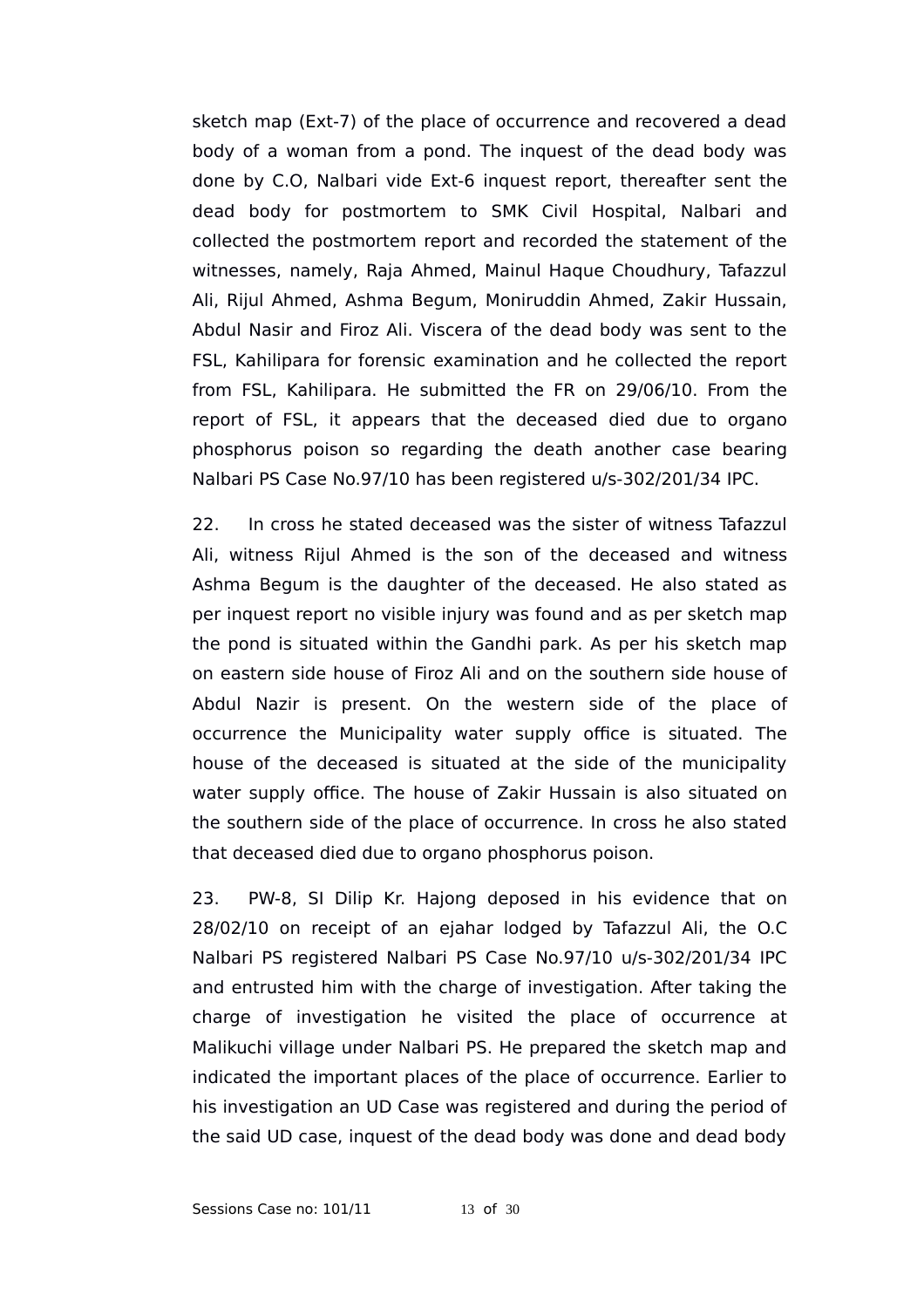was sent for post-mortem. He arrested Farmud Ali, Sahijan Bibi and Anju Bibi and produced them before the CJM.Nalbari. On that day other accused Fazal Ali, Raju Ali and Hasina Begum could not trace out. Later on Raju Ali surrendered at Nalbari PS and thereafter he arrested Hasina Begum and Fazal Ali and forwarded them to the CJM, Nalbari. In presence of witnesses and Smti Nadira Jesmin the circle officer, Nalbari, he searched the house of accused and seized one bamboo mat, one blood stained axe with wooden handle from the house of accused Farmud Ali vide Ext-2 the seizure list. The seized articles were sent to FSL, Kahilipara for forensic examination. Statement of Asma begum and Rijul Ahmed who were the son and daughter of deceased were got recorded by the Addl. CJM, Nalbari u/s-164 CrPC.

24. In cross stated Manjuwara became untraced on 26/02/10 and her elder brother Tafazzul lodged the ejahar and on the basis of the ejahar Nalbari PS Case No.97/10 u/s-302/201/34 IPC was registered. At the time of recovery of dead body he was not present but he was present at the time of post-mortem. He stated in cross that PW-1 Tafazzul Ali during his 161 CrPC statement did not state before him that when he asked Raju Ali over phone then Raju Ali told him that the body of the Manjuwara will be found in the pond and asked him to search in the pond and when he went to inform Raju Ali about the incident then he found his mobile phone switched off. This witness also did not state before him in her 161 CrPC statement that he talked to Raju over phone and dead body of Manjuwara was kept under the bed and Hasina told him about the relationship of Raju Ali with his sister-in-law. He recorded the statement of neighboring witnesses. He did not send the water of the pond for forensic examination. The dead body of Manjuwara was buried at the compound of accused Farmud Ali. He further stated in the cross he visited the house of the accused and searched the house of accused persons and except the two sized articles he did not find any articles. He recorded the statement of witness who was present at the time of recovery of dead body.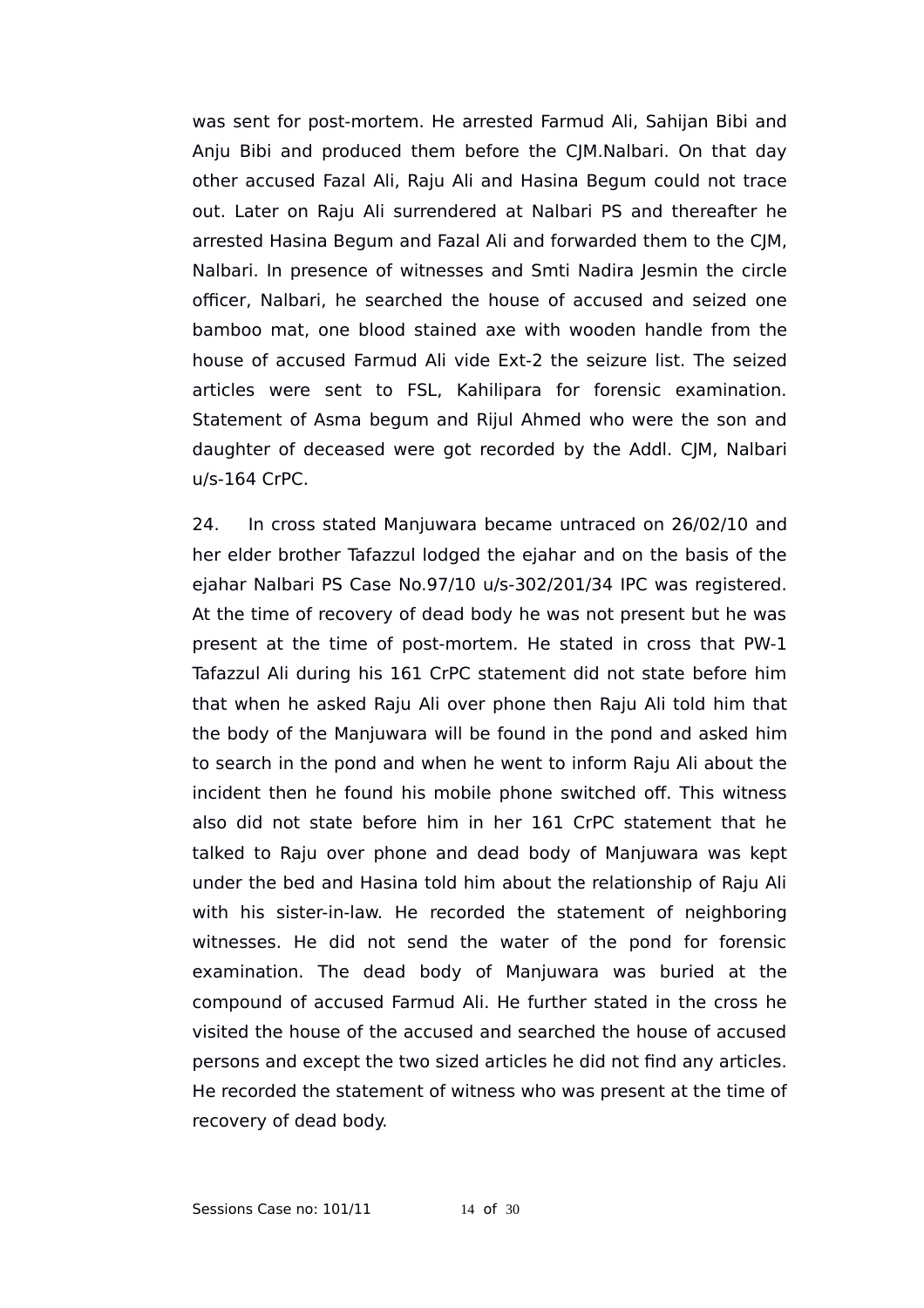25. PW-9, Dibyajyoti Mahanata the then Addl CJM, Nalbari stated on 08/03/10 he recorded statement of Asma Begum and Rijul Ahmed u/s-164 CrPC in connection with Nalbari PS Case No.97/10 after finding both of them having understanding capacity and on being satisfied he recorded their statement. Ext-6 is the statement of witness Asma Begum recorded by him u/s-164 Cr.P.C Ext-7 is the statement of witness Rijul Ahmed recorded by him u/s-164 Cr.P.C.

# **ANALYSIS OF EVIDENCE ON RECORD**

26. PW-2 is the medical officer who performed autopsy. Ext-3 is the post-mortem report. As per statement of PW-2 and the autopsy report on the dead body of Manjuwara Begum done on 28/02/10 at SMK Civil Hospital, Nalbari and during autopsy found both lung full of water, stomach about 2 liters of water, viscera sent for FSL examination and as per FSL report the cause of death is due to organo phosphorus insecticide poisoning.

27. Admittedly, the dead body was recovered from a pond and the death was due to organo phosphorus insecticide poisoning. It is not the plea of defence that deceased consumed the poison and then fell in the pond while going out. In course of argument learned defence counsel argued deceased went to bring water with bucket in her hand and probably she fell down and due to intoxicated water she dies. In view of this, these points are coming, i) this is not a case of suicide, ii) the next probability that deceased slipped into the pond is also not deriving force, because the bucket that was deceased carried with her as argued by the learned defence counsel is not found in and around the pond area or near the place of occurrence and her slipper etc is also not found, iii) when dead body was searched on 26-02-10 no traces sign of slipping noticed and on 27-02-10 her dead body was not found when about 1000 villager made search in the pond by using big fishing net. All these facts are coming from the cross examination of PWs. Therefore, it is a case of accidental fall is totally ruled out and this is a case of homicide.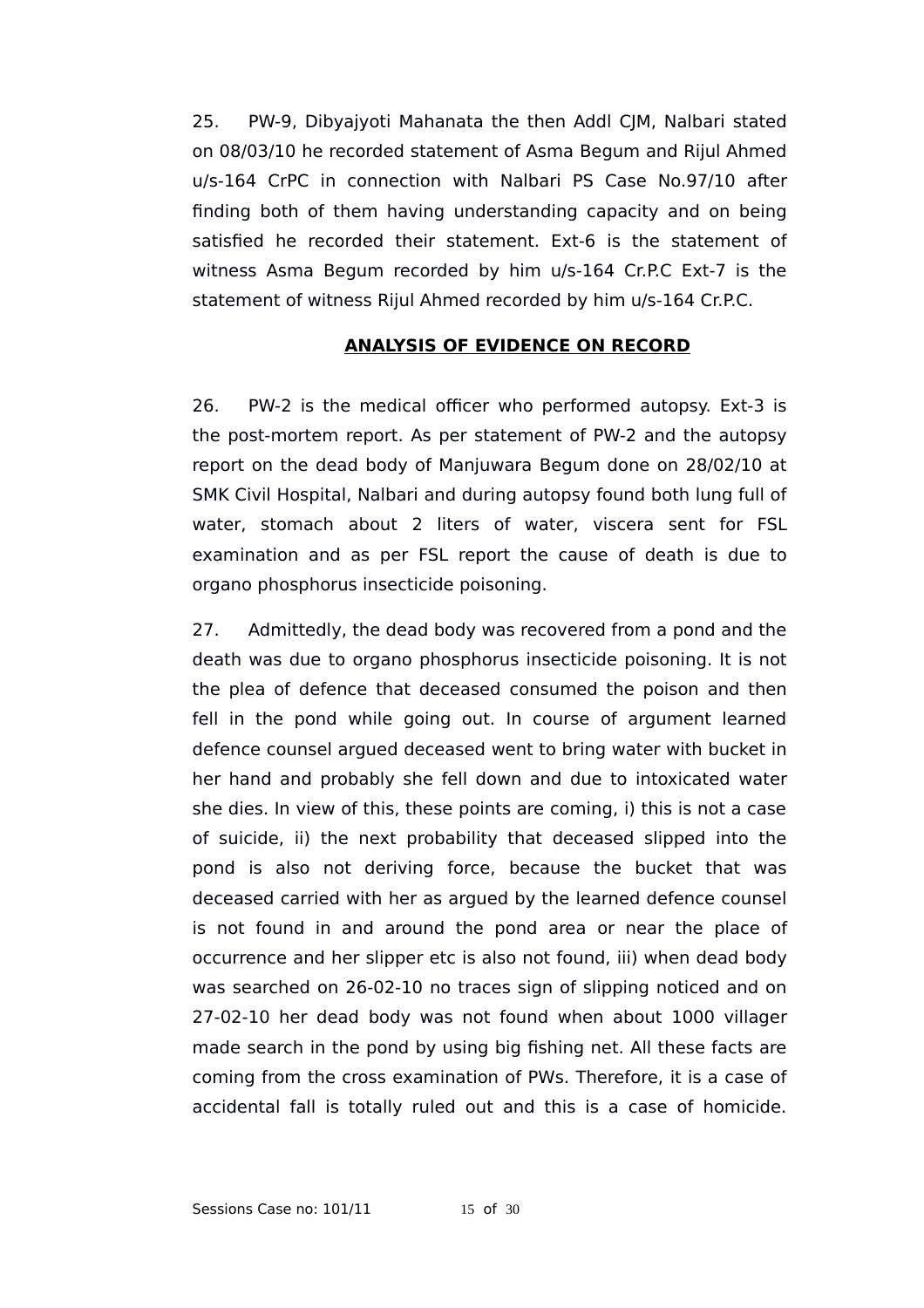Prosecution allegation is that it is the accused who had committed murder of deceased Manjuwara Begum.

28. The post-mortem report does not show any muddy substances in the stomach. Had it was a case of accidental fall, along with water, muddy water would also have been found in the stomach. No trace of muddy substance, weed etc found in the body. There is no mention in the inquest report marked as Ext-6 and in post mortem report marked as Ext-3. Thus, the possibility of accidental fall in the pond is completely ruled out**.** 

29. Now let me find out whether it were the accused persons who murdered Manjuwara Begum by intentionally causing her death by administering her insecticide and thereafter threw her body in the pond where from it was recovered. In this case prosecution adduced evidence of all together nine numbers of witnesses to establish the charge against the accused person out of which two numbers are child witness. Learned defence counsel heavily attacked on the evidence of child witness citing that their testimonies is tutored and their evidence pointed that deceased went to bring water from the pond and she might have slipped and fell in the pond and PW-6 heard from PW-4 and their evidence being tutored evidence is not acceptable as same not corroborated by any independent witness.

30. PW-1 is the informant. PW-1's evidence pointed on the date of incident Manjuwara with family members of her matrimonial home visited the house of Fatenur Ali for the feast arranged by Fatenur Ali and after feast returned to her matrimonial home with her sister-inlaw Hasina Begum and other accused followed her to the house and after that she was found missing.

31. Admittedly, on the date of incident deceased Manjuwara Begum with accused person Hasina, Anju including deceased accused persons with their children went to the house of Fatenur Ali, one of the relatives of the accused persons in a feast arranged and invited by Fatenur Ali. It is also an admitted fact that from the feast deceased Manjuwara and other family members of her matrimonial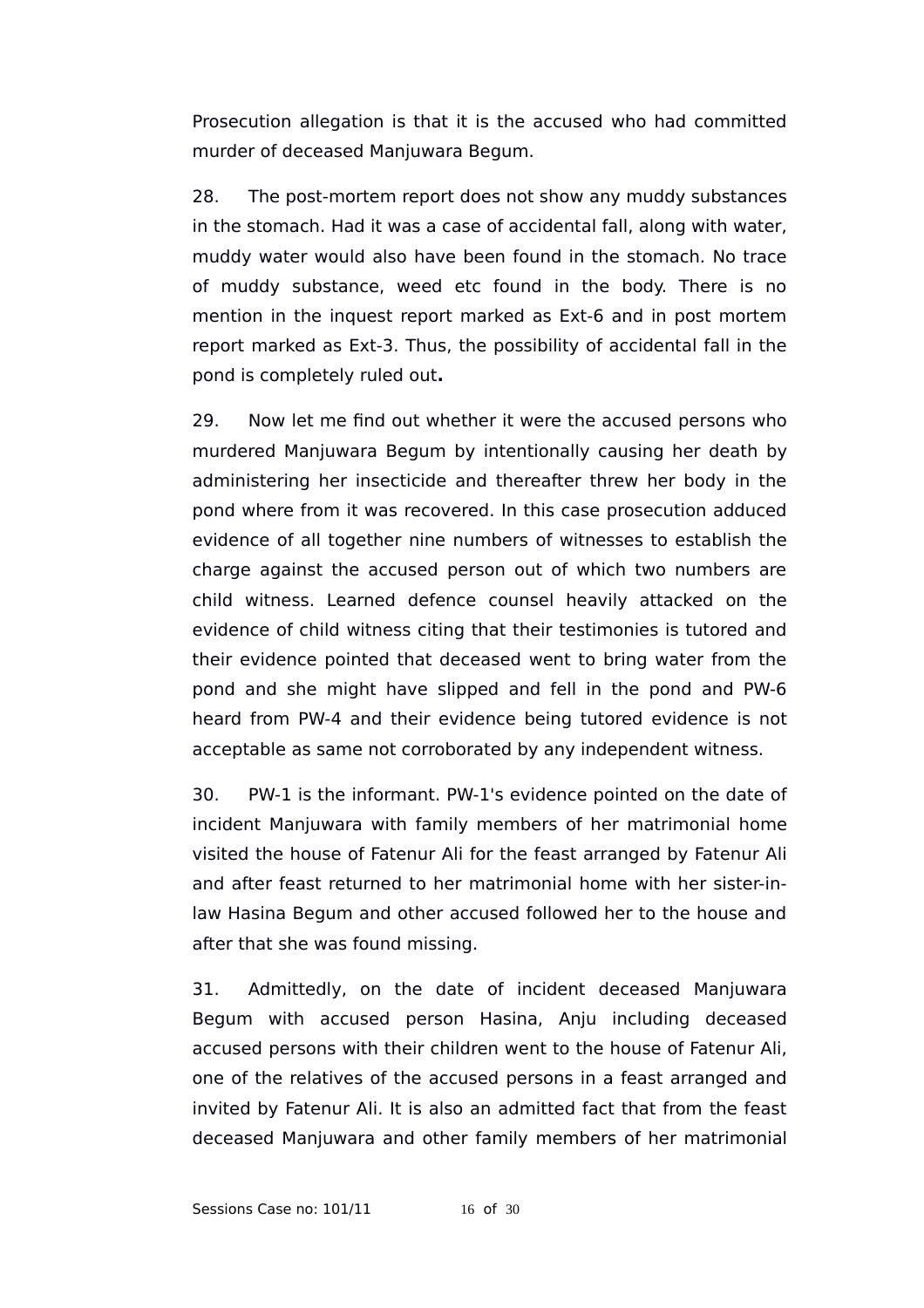home returned to their house and after that her where about is unknown. The evidence on record pointed the missing of Manjuwara Begum took place after reaching her matrimonial home. Prior to her missing she reached home and other accused persons too reached home and thereafter Manjuwara was missing.

32. During argument learned defence counsel submitted that deceased went backside with a bucket in hand to bring water and she might have slipped while going to bring water. At the same time he submitted that the pond where from dead body of the deceased was recover is full of insecticide substance, so when she fell down she died.

33. I have scrutinized the cross-examination of the PWs. During cross-examination defence put question to PW-1 that he did not mention in his FIR that Hasina disclosed to him that Manjuwara went backside where there is a pond and during cross-examination defence wanted to contradict this statement of the PW-1 from IO. These points clinching one point that if pond is full of insecticide material then why a person would go to bring water from the said pond and this is totally illogical concept and statement. From the cross-examination of the PW-1, PW-3, PW-4 & PW-6 nothing comes out that near the pond there is public supply water tube-well or potable water source present to bring the water. More so, the bucket deceased had carried with her as argued by learned defence counsel is not found and there is no sign of slipping at the side of the pond. Ext-6 sketch map show pond is after the PHC office and its staff quarter. Just opposite the house of accused persons, PHC office and then the pond present that is, in front of the house of one Naser Ali. From the house of accused persons if one comes out then first reach PHC and pond is after PHC office. Thus, the submission that Manjuwara Begum went to bring water from the pond, slipped in the pond does not sound true in terms of the evidence on record more specifically from the line of cross-examination of PW-1, PW-3, PW-4 & PW-6 done by the defence.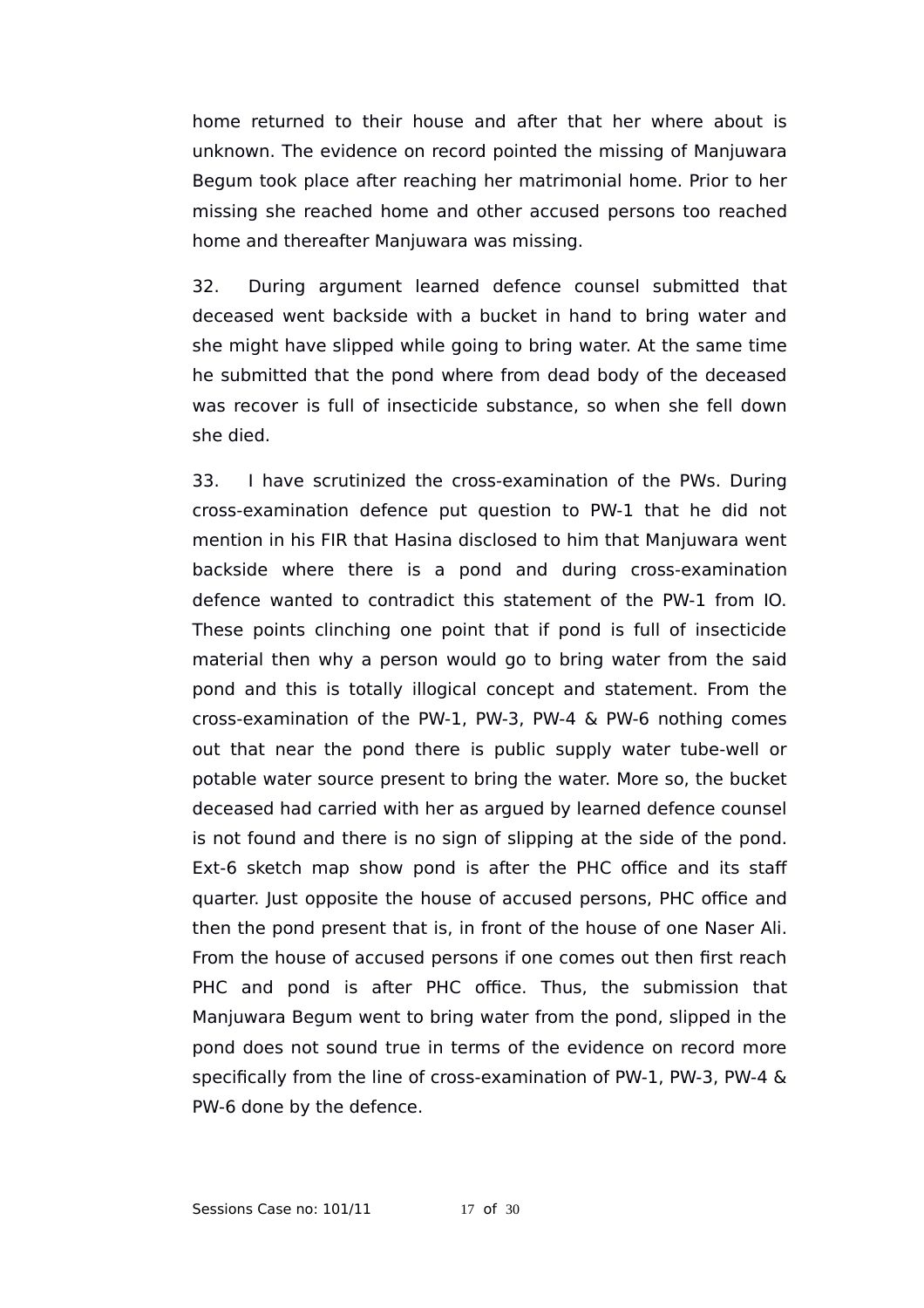34. The statement of PW-3 pointed when he came to know about missing of Manjuwara he went to the house of accused persons at about 7 pm. He found presence of some other persons and on asking it was accused Hasina who told him that after returning home from the feast Manjuwara Begum talked with Raju Ali over mobile and accused persons also informed him that after conversation between Manjuwara and Raju Ali she left the house. It is also appeared from the testimony of PW-3 that accused persons followed deceased Manjuwara to their residence that means when Manjuwara reaching home other accused persons too reaching home accept Raju Ali who was not present at their native village on the date of incident.

35. The further statement of the PW-3 that he could come to know from the accused persons that accused Raju Ali had talked with Manjuwara and she was weeping after conversation with accused Raju Ali over phone and then she left. PW-3 not stated he was told by accused persons that Manjuwara went to bring water with a bucket in her hand from pond. Here draws attention on two point, one on the line of cross examination of defence side on the contradiction that Pws not stated before police that deceased had talk with her husband and accused Hasina disclosed them that deceased went to fetch water and therefore, when same is taken up at the time of argument is not acceptable. Apart from this fact when daughter in law having minor children is going outside leaving the children at home that too under sadness and after receiving phone call, the other family members did not call her back, not follow her to bring back her, not call her children to call their mother sounded not natural and not a believable story. It is no doubt prosecution must have to establish its case on its own foot but here defence plea does not get any strength and defence plea found to be contradictory and irrelevant and against the line of their cross examination and the plea is unfounded.

36. The statement of PW-3 further pointed that on the very day of the missing of the Manjuwara they searched her vigorously and they also made search in the nearby pond by using fishing net where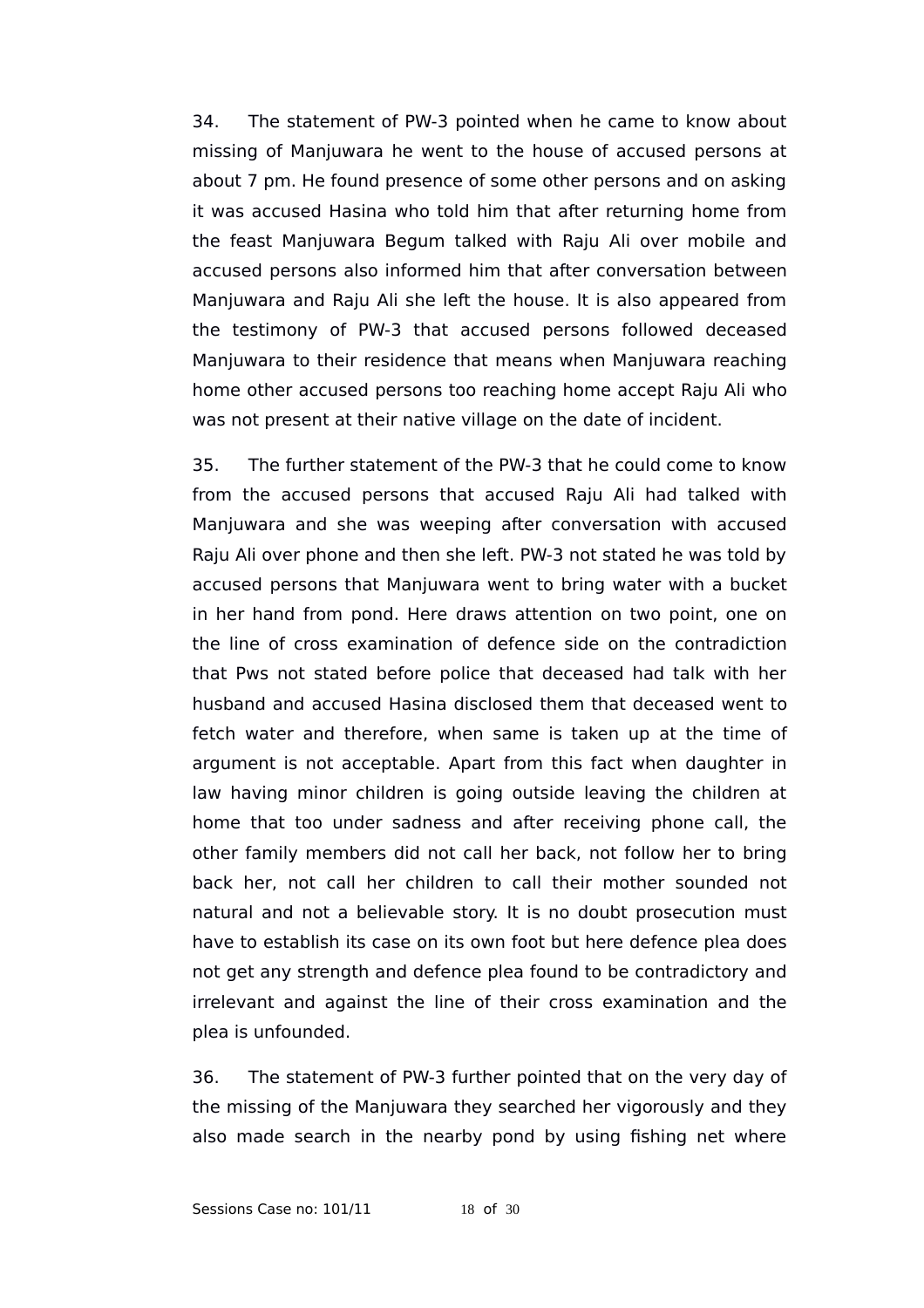from on the  $3<sup>rd</sup>$  day her dead body was found floating upside down. PW-1 deposed on the night of incident village people made search and fishing net used in the pond while searching for Manjuwara in the pond in the next morning but nothing was found on that day and in the morning of  $3<sup>rd</sup>$  day her dead body was found and just prior to it he was told by accused Farmud (since deceased) that they all will search in the pond for the recovery of the dead body of the deceased in the pond. This pointed one important sign how one person is so sure that dead body of the Manjuwara would definitely found in the pond unless there is connection between the two. The statement of PW-3 pointed he corroborated the statement of PW-1 on the point that on the next day of incident of disappearance of Manjuwara from her matrimonial house after return to her matrimonial house from the feast, when search was made in the pond by using fishing net nothing was found and on  $3<sup>rd</sup>$  day dead body of deceased Manjuwara found floating upside down. During cross-examination not a single question put that pond water is contaminated. Had this is a case of slipping then dead body would have floated not found upside down.

37. PW-4 is a child witness. He deposed four years back (from the date of adducing his evidence before court) his mother died. He deposed his mother was murdered by his aunt, Anju Begum (barma), Hasina Begum (pehi) and nana Farmud Ali (grand-father) and after committing murder she was put in the 'box paleng' and at the time of incident he was sitting on a chair and witnessed the incident. He stated he made statement before Magistrate and before the police. He further stated he stays for 2/3 days at his father's house after the incident of murder of his mother. Thereafter, he was taken to his maternal uncle's house.

38. His cross pointed his sister Ashma Begum now student of Class VIII and his paternal grand-father and grand-mother, namely, Farmud Ali and Sahijan Bibi expired and he did not return to his father's house after coming to his maternal uncle's house and he want to go with his maternal uncle's house. His further cross pointed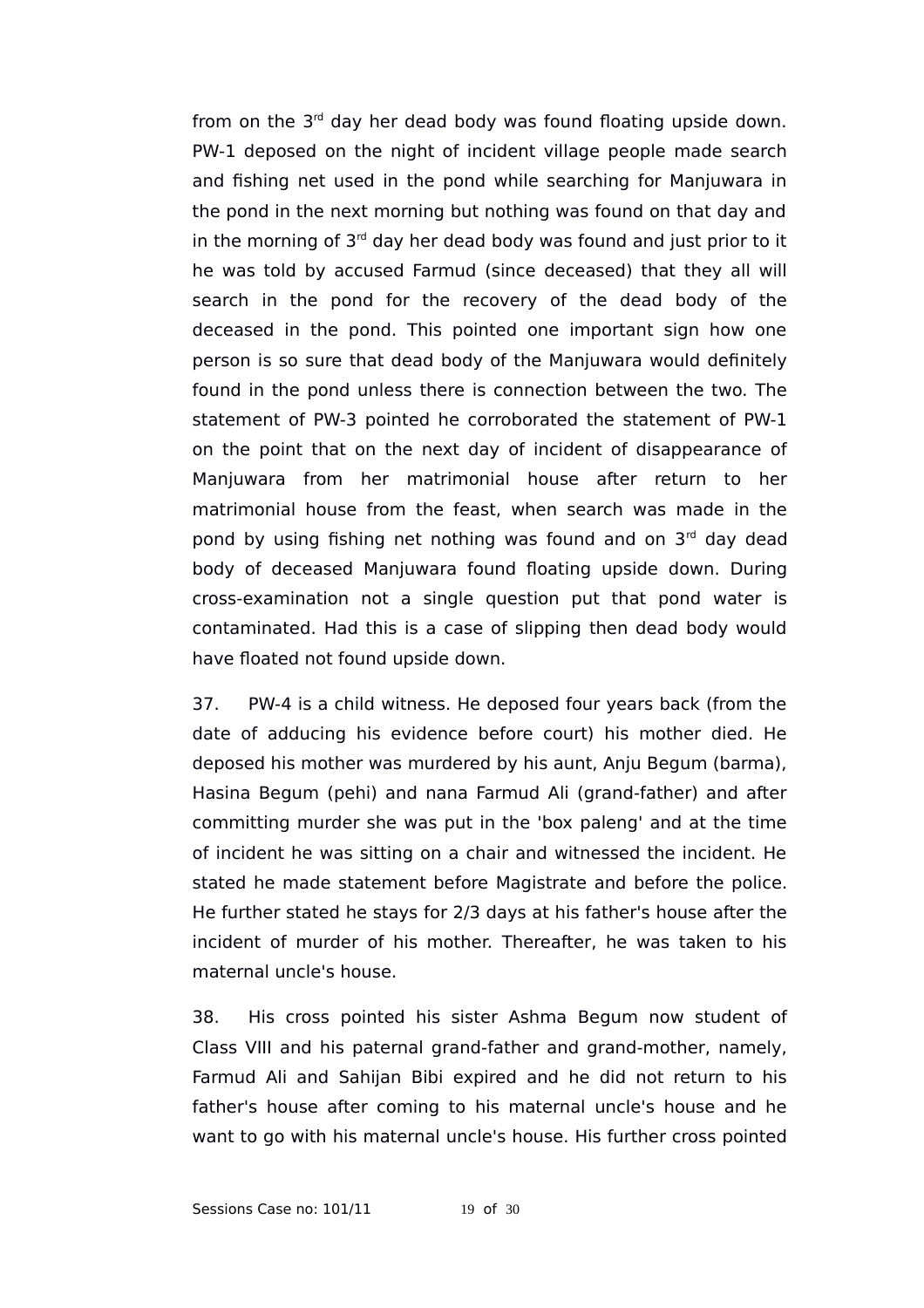on the date of recovery of dead body of his mother he was present at his father's house and his maternal uncle made search for his mother after her death and other villagers also made search for his mother. He denied that he deposed as tutored by his maternal uncle. His cross pointed when he was playing Ludu in the house with her children her mother went to filter the water. The cross-examination of the PW-4 Rijul Ahmed does not point that his mother came outside from the campus after reaching home from the feast on the date of incident. Learned defence counsel submitted that Rijul Ahmed stated his mother went to bring the water but cross-examination pointed his mother went to filter the water and at that time he was playing Ludu with other. Rijul Ahmed did not state that his mother went to pond. Obviously a person will not go to filter water in the pond and to filter water one will go to kitchen. PW-1 Tafazzul stated that his nephew Rijul Ali told him that accused did not allow him to come out from the residence and accused persons after committing murder of Manjuwara thrown her dead body in the pond.

39. This child witness stated in the same line what he had make in his earlier statement. This witness claim that his mother was murdered before his eye. So thus, he will never forget the incident and he will remember the same for his whole life. This child lost his mother at the tender age of 5  $\frac{1}{2}$  years. One accused is his father, other accused were his pehi, grand-parents, borduta and borma. He stated it was his grandfather, borma and pehi killed his mother. He did not took the name of his grandmother, borduta and his father. The age of the witness is not only one factor to discard the whole evidence stated by the child if the child evidence is found to be truthful, cogent convincing. PW-4 stood in his position during the lengthy cross examination and he answer all the question rationally put forth to him by defence and he did not resile from his earlier statement and stood firmly during cross examination. I do not find any cogent reason to discard the testimonies of the child. In the house except the children of the deceased, no other persons present to disclose the true facts and it is the PW-4 who witness the incident and he disclosed the incident to his sister too. The rational answer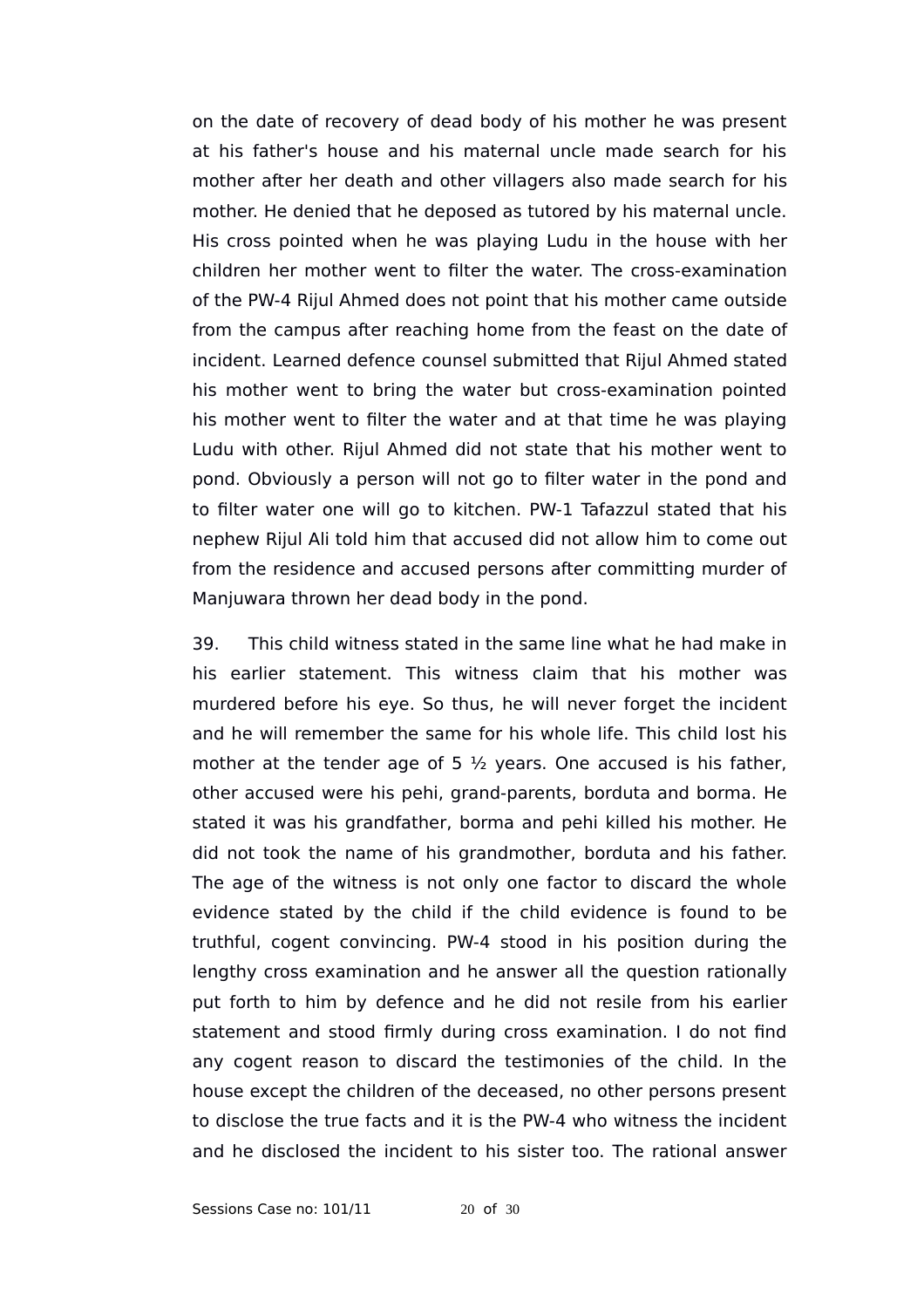given by the child witness pointed his evidence is not tutored and he deposed what he had seen with his own eye and therefore, he took the name of those accused persons who participated in killing of his mother. I find no reason to disbelief the testimonies of PW-4 and for only ground that he is a child, his evidence cannot be discarded.

40. PW-6 is another child witness. His evidence pointed informant is his maternal uncle and statement of PW-6 was recorded after finding that PW-6 has proper understanding to give evidence. Her evidence also pointed from the feast she, her mother, her aunt Hasina, Anju returned back to their house and thereafter she was studying and her brother was with her mother and at 6 pm she could know her mother was not in the house and her brother Babu @ Rijul told her that her (pehi) Hasina and (barma) Anju committed murder of her mother and kept the dead body in the 'box paleng'. She stated that on that night her maternal uncle Tafazzul came to their house searched for their mother but not found. She stated for the last time she witnessed her mother going towards basti of their house. Her cross further pointed about 200/300 people searched for their mother but they did not search their mother inside their house. The cross-examination of PW-6 also pointed that no search were made inside the house of accused persons and their house were under locked from outside. The cross-examination of PW-6 again pointed and corroborated the statement of PW-1 informant that accused persons did not allow them to search inside the house.

41. PW-6 not stated she witness the incident with her own eye. Had she was tutored witness, she would have stated this fact. She stated what she noticed, what she had heard from her brother and it was her brother PW-4 who disclose before her that accused Hasina, Anju and Nana killed their mother. At the time they are in the house of accused persons. Defence admits the part of the statement of child witness going to feast, conversation with the accused Raju but when same child witness stated it was accused Anju, Hasina and Farmud (since deceased) kill their mother their testimonies is not acceptable being they are child witness. When incident was took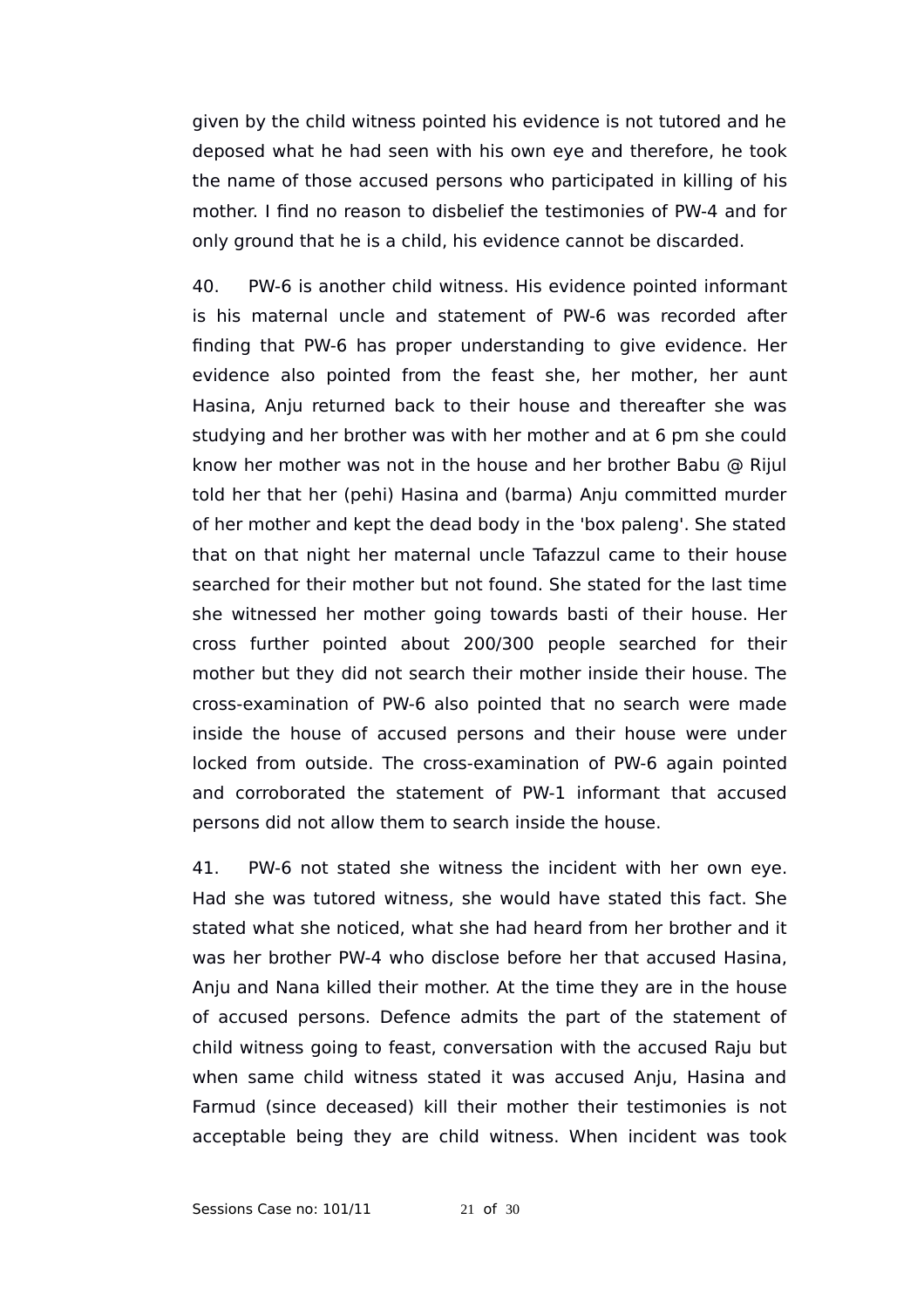place these two child witnesses are present in the house of accused persons. PW-6 gives rational answer to the question put to her and she made consistent statement at all stages. Her testimonies that they went to attend fest, they returned from fest, thereafter her mother disappeared from the house, all made search in the pond on previous day of the recovery of the dead body of the deceased in the pond are all corroborated by other witness. The fact that these two witness present in the house when incident took place and other witness not present in the house, so other witness not seen the incident. PW-6 was reading at the time when incident of murder was taking place. PW-4 was just 5  $\frac{1}{2}$  years at that time. PW-6 stated her brother PW-4 was with her mother after their return from the feast. It is quite natural because at that time he was just 5  $\frac{1}{2}$  years old boy and so he was with his mother and at that time he witness the incident while he was sitting on a chair and incident was going in the room. As at the time of incident except the PW-4 other witness were not present so thus, other witness not witness the incident and therefore on that count alone the evidence of PW-4 and PW-6 cannot be discarded when found not tutored and are found reliable and trustworthy piece of evidence.

42. PW-9, Dibyajyoti Mahanata the then Addl CJM,Nalbari stated that on 08/03/10 he recorded statement of Ashma Begum and Rijul Ahmed u/s-164 CrPC in connection with Nalbari PS Case No.97/10. After finding that both of them having understanding capacity and on being satisfied, he recorded their statement. Ext-6 is the statement of witness Asma Begum recorded u/s-164 CrPC. Ext-7 is the statement of witness Rijul Ahmed recorded by him u/s-164 CrPC. Perusal of their statement pointed they made statement before the court what they had made earlier before the police and ld Magistrate and their statement is consistent with earlier statement and found satisfactory.

43. I have perused Ext-6 & Ext-7 statement of PW-6 & PW-4, Ashma and Rijul. On scrutiny of their statement it is revealed that on the date of incident they, their mother, paternal grand-mother,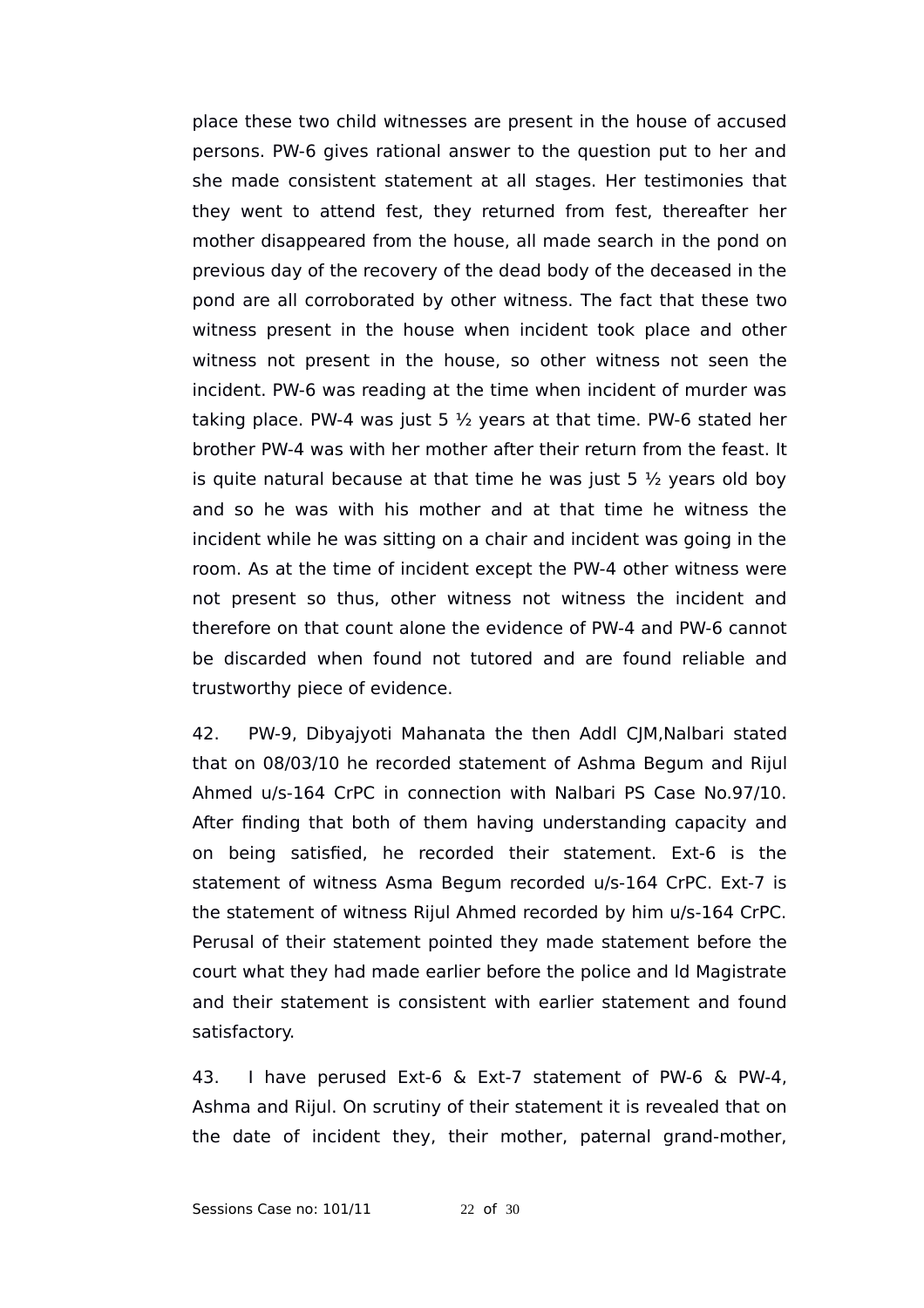grand-father, pehi, their barma, and children of barma went to attend the feast and they all return home. Both the witness stated same fact before the court and PW-9, ld Addl Chief Judicial Magistrate recorded their statement on being satisfied that both of them have rational capacity to give answer. I find from the record that both the child witness have sufficient understanding capacity and accordingly they stated before the court.

44. Ld defence counsel highly objected on the statement of PW-4 on the point he deposed he witness the incident and this is a tutored statement and PW-6 that she heard from PW-6 citing that their evidence is not reliable as they are child witness.

45. I have perused the statutory provision of law. There is no bar in the statute who can be the witness of the case. Section 118 of the Evidence Act says **-** "Who may testify. —All persons shall be competent to testify unless the Court considers that they are prevented from understanding the questions put to them, or from giving rational answers to those questions, by tender years, extreme old age, disease, whether of body or mind, or any other cause of the same kind. Explanation.— A lunatic is not incompetent to testify, unless he is prevented by his lunacy from understanding the questions put to him and giving rational answers to them. "

46. Under the law there is no bar to accept the testimony of a person who is a child below 18 years. It is the settled principle of law if the statement of child inspire confidence and it appears that his evidence is free from any influence then there is no bar in accepting the statement of child evidence.

47. In Sakhare Vs. Stated of Maharastra (1997) 5 SCC 341, Hon'ble Apex Court observed- "A child witness if found competent to deposed to the faith and reliable one such evidence could be the basis of conviction. In other words even in the absence of oath the evidence of a child witness can be considered u/s- 118 of the Evidence Act provided that such witness is able to understand the questions and able to give rational answers thereof. The evidence of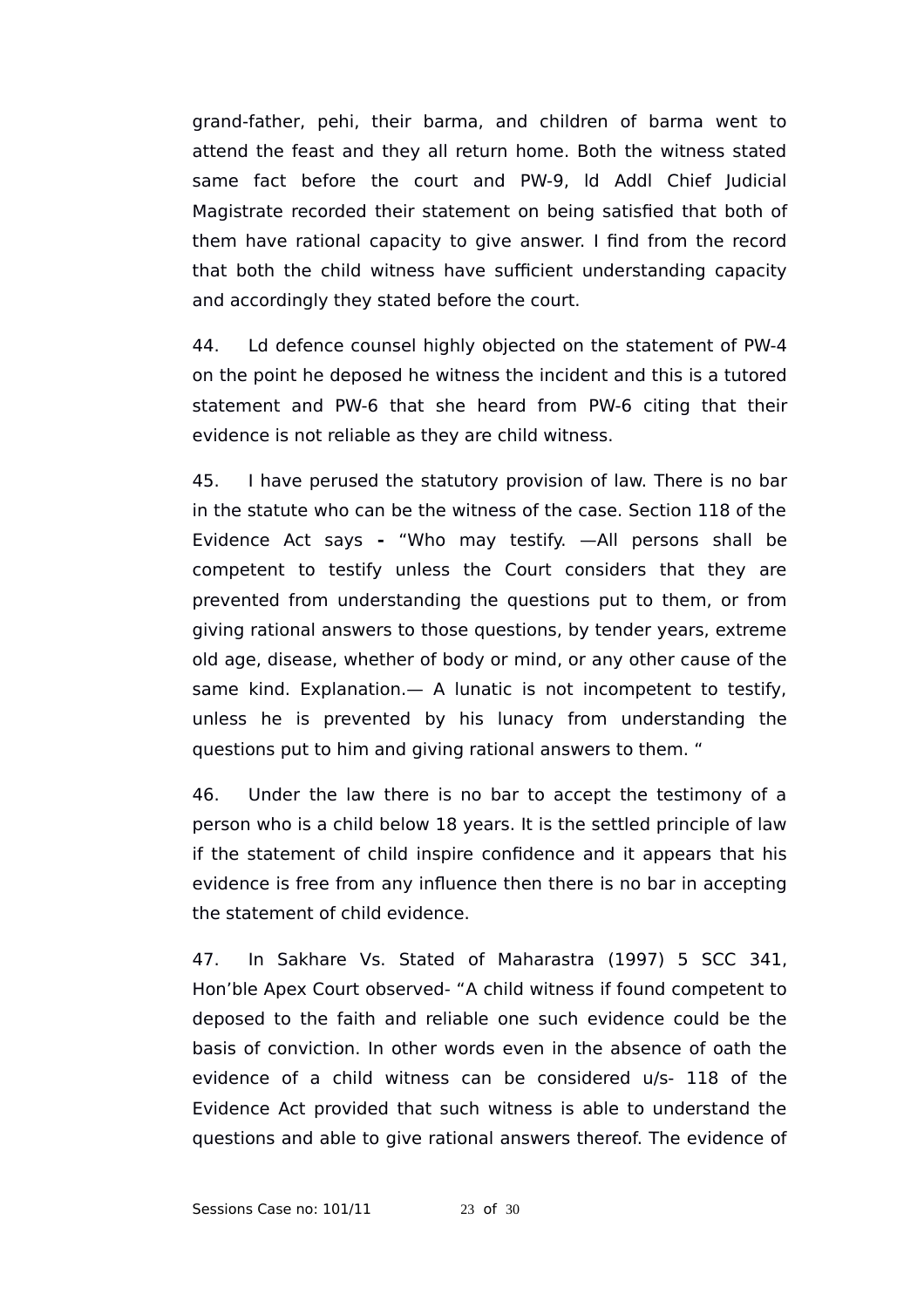a child witness and credibility thereof would depend upon the circumstances of each case. The only precaution which the court should bear in mind while recording the evidence of a child witness is that the witness must be reliable one and his/her demeanour must be like any other competent witness and there is no likelihood of being tutored".

48. In Mangoo & Anr Vs. State of Madhya Pradesh, AIR 1995 SC 95, Hon'ble SC hold "this court while dealing with the evidence of a child witness observed that there was always scope to tutor the child, however, it cannot be a ground to come to conclusion that the child witness must have been tutored. The court must determine as to whether the child has been tutored or not. It can be ascertained by examining the evidence and from the contents thereof as to whether there are any traces of tutoring"

49. In Digambar Vishnav and another vs. State of Chhattisgarh, 2019 (196) AIC 34(SC). In para 23 of the judgment Hon'ble Supreme Court discussed as:

"36. It is a settled principle of law that a child witness can be a competent witness provided statement of such witness is reliable, truthful and is corroborated by other prosecution evidence. The court in such circumstances can safely rely upon the statement of a child witness and it can form the basis for conviction as well. Further, the evidence of a child witness and credibility thereof would depend upon the circumstances of each case. The only precaution which the court should bear in mind while assessing the evidence of a child witness is that the witness must be a reliable one and his/her demeanour must be like any other competent witness and that there exists no likelihood of being tutored. There is no rule or practice that in every case the evidence of such a witness be corroborated by other evidence before a conviction can be allowed to stand but as a rule of prudence the court always finds it desirable to seek corroboration to such evidence from other reliable evidence placed on record. Further, it is not the law that if a witness is a child, his evidence shall be rejected, even if it is found reliable."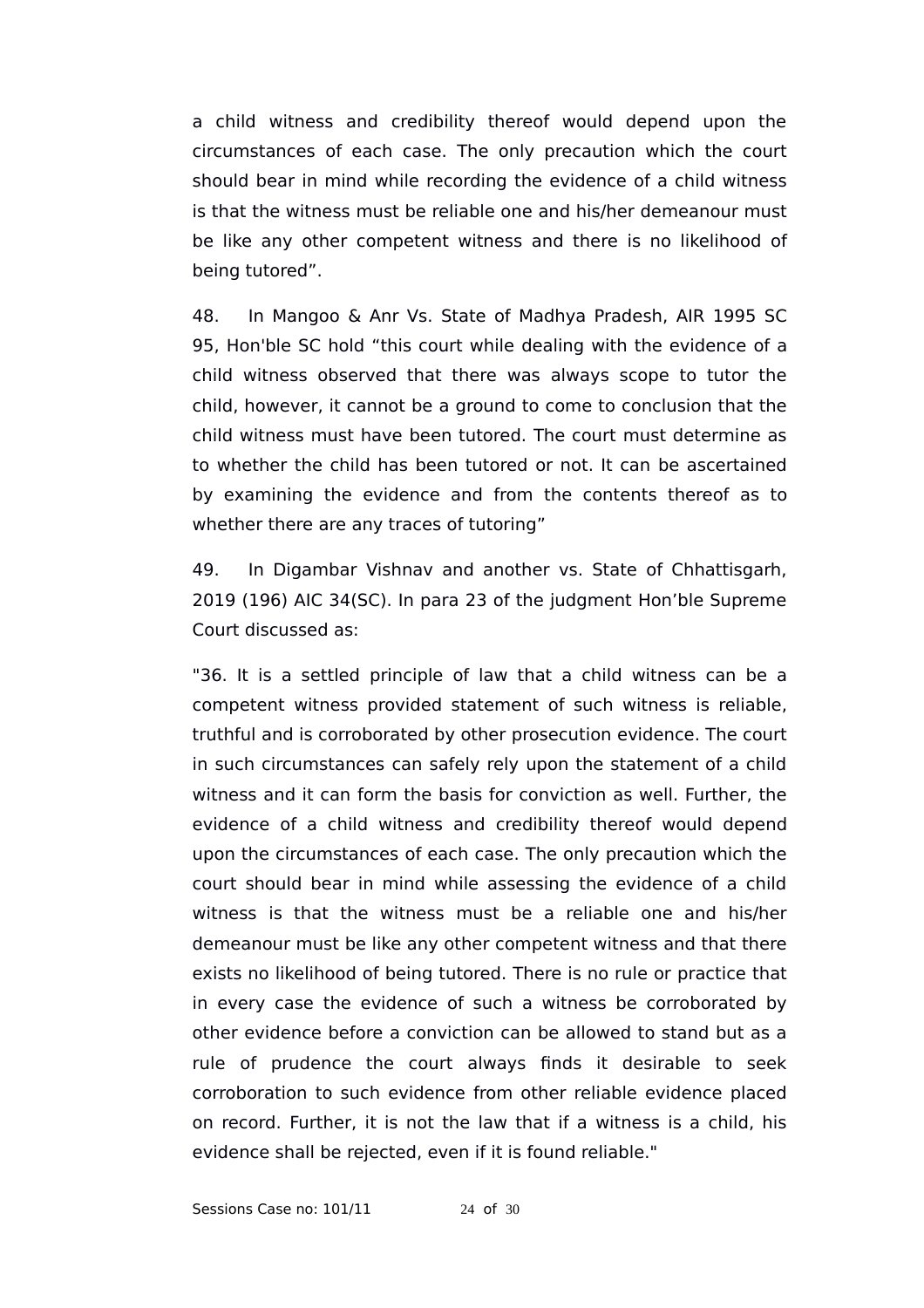50. PW-4 and PW-6 before the magistrate while making statement u/s-164 Cr.P.C and in the court stated similar consistent statement in all the stages. PW-6 stated she heard from her brother PW-4 that it was accused Hasina, Anjuwara and their grandfather committed murder of their mother deceased Manjuwara.

51. PW-9, Dibyajyoti Mahanta then Addl CJM, Nalbari stated that he after being satisfied that the child Ashma and Rijul have understanding capacity recorded their statement u/s-164 Cr.P.C. and thereafter read over the same to the witnesses. The then Addl CJM Nalbari before recording of the child witnesses u/s-164 Cr.P.C put question to verify the intelligence of the witnesses and thereafter recorded their statement.

52. From the cross examination of PW-4, it is seen that the witness PW-4 Rijul Ahmed remember where his sister studied when they stay at their father's house. He also stated in cross that his grandfather Farmud and grandmother Sahijan expired. His mother's dead body recovered from the pond on third day and on that day he was present at his father's house and on the same day he was taken to his maternal uncle. The cross examination of PW-4 clearly pointed that this witness stated in his chief what he had seen by his own eye. He lost his mother at the very tender age so thus, the scenery is very much surrounded before his eye.

53. The police submitted charge sheet against his father grandmother and uncle Fazal Ali but he did not implicate their name. He specifically stated that it was his aunt Anju Bibi and Hasina Begum and his grandfather Farmud Ali (since deceased) who killed his mother and thereafter keep her body under the box bed.

54. PW-6 Ashma stated that she heard from her brother that it was accused Hasina, Anju and Farmud assaulted their mother and killed her. During vigorous cross examination faced by child witness PW-4 and PW-6 they remain sticked on their stand. During cross examination it is comes out that villagers though searched for their mother on the night but did not make search inside the house as the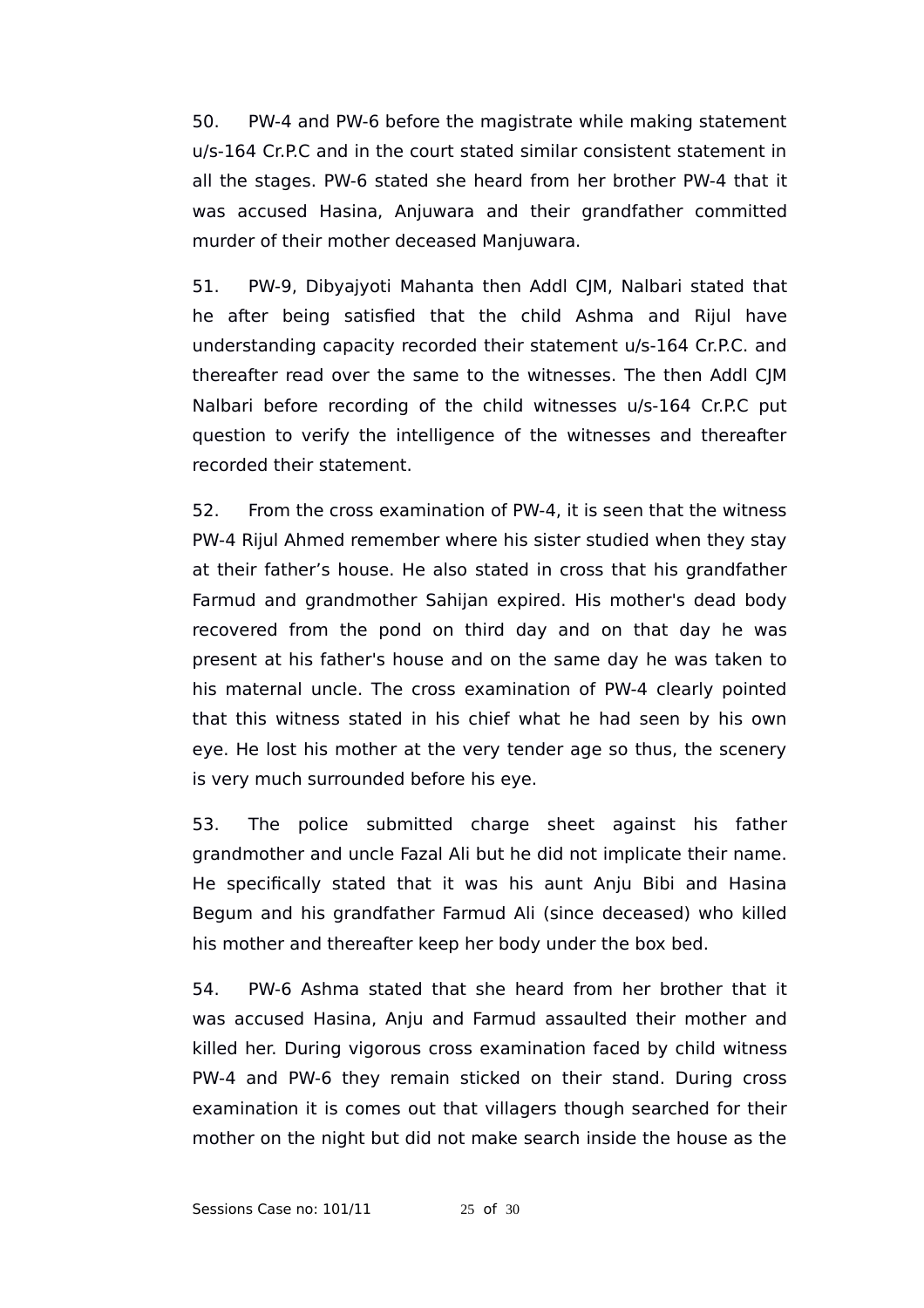house is locked and cross examination of PW-6 corroborated the statement of PW-1 that accused persons did not allow villagers to search inside their house. Villagers made search outside their house and on the said pond where dead body was found on the next day of search made by using fishing net and on the next day of incident when search made in the pond nothing was found in the pond.

55. Here the child witness PW-4 witness the incident. Before him, his mother was murdered. I do not find any reason to discard the testimony of the child witness PW-4. The child witness given rational answers on the questions put to him. The statement of PW-4 and PW-6 inspire confidence and therefore their evidence can be safely acted upon. It is seen from the statement of the accused Anju recorded u/s 313 Cr.P.C that she had admitted Hasina came along with deceased with her children from the feast and Hasina admitted the same in her statement recorded u/s-313 Cr.P.C. Accused Anju and Hasina did not give any reply to the question put to them that Hasina told Tafazzul that Manjuwara went to backside with a bucket and again both the accused in another question put to them stated that Manjuwara went to fetch water. Therefore story that Manjuwara went to fetch water from the pond does not stand and the statement made by PW-4 who was present with his mother is revealed from the reply of accused person in their statement recorded u/s-313 Cr.P.C that clearly pointed PW-4 witnessed the incident and he make statement before the court what he had seen with his own eye on the date of incident.

56. I find the statement of PW-4 and PW-6 are reliable believable being rational, trustworthy piece of evidence and same inspire confidence and same can be safely acted upon. Accordingly, I have accepted their piece of testimony and the same is acted upon. The statement of the prime witness PW-4 pointed hand of accused Anju Bibi, Hasina Begum and deceased accused Farmud in causing death of Manjuwara intentionally and thereafter they caused disappearance of the dead body of Manjuwara.

### **CONCLUSION**

Sessions Case no: 101/11 26 of 30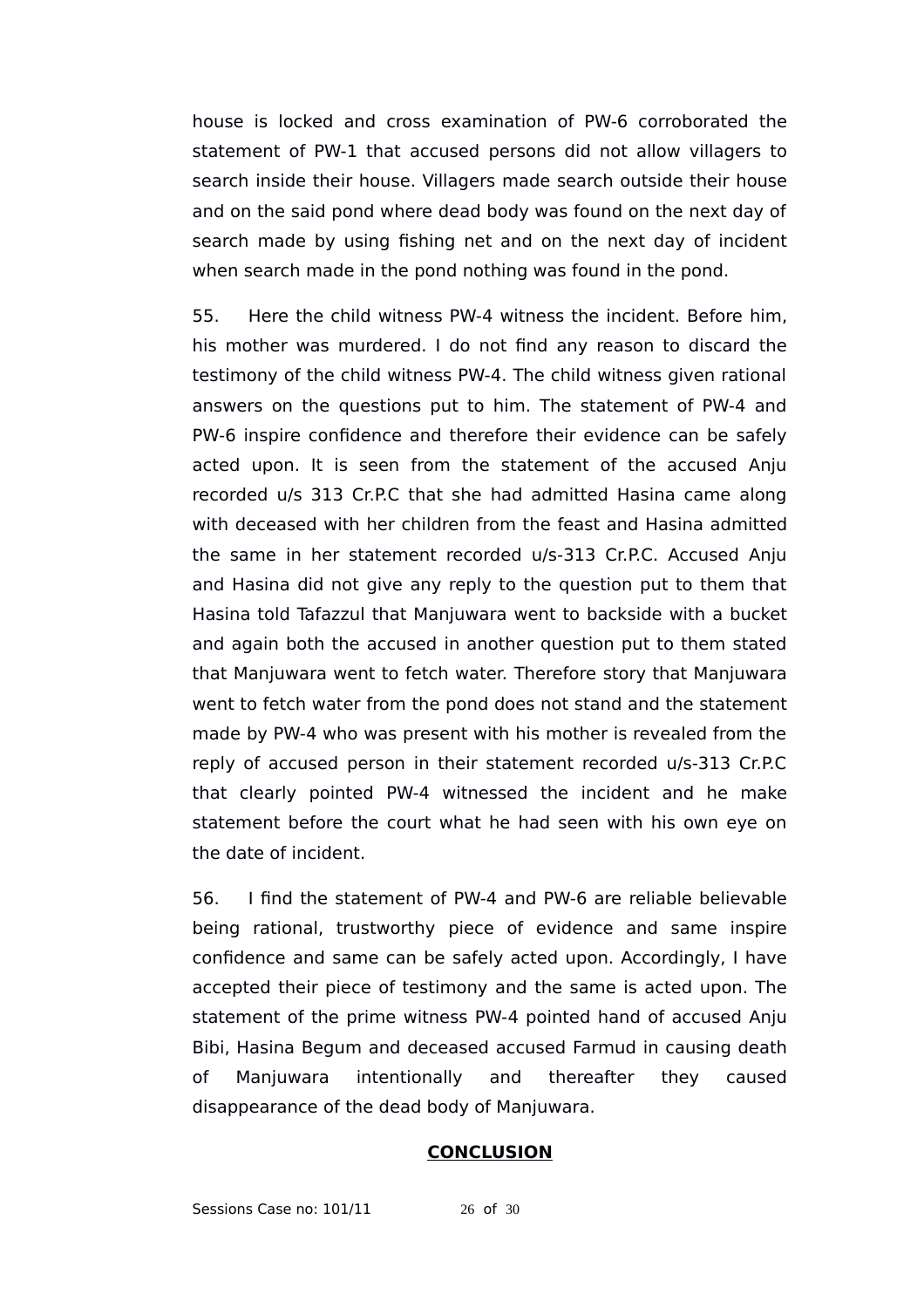57. From the entire scrutiny of the record, I find that prosecution has been fairly able to bring home the charge of section 302/201/34 I.P.C against the accused Anju Bibi and Hasina Begam beyond all reasonable doubt and I hold them guilty of commission of offence punishable u/s 302/201/34 I.P.C and both of them are convicted under charge of section 302/201/34 I.P.C. Their bail stands cancelled.

58. From the statement of PW-1, PW-4 and PW-6 it is revealed that accused Raju Ali was not present at the place of occurrence on the date of incident and he was present at his place of posting in connection with service. The statement of PW-1, PW-3, PW-4, PW-6 pointed that deceased had conversation with their father accused Raju Ali. It is not the statement the PWs that accused Raju and Fazal made any contact with the other accused persons. The absence of accused Raju Ali at the place of occurrence on the date of incident is clearly evident from the evidence on record.

59. The charge against the accused person u/s-302/201/34 IPC. The hand of the accused Raju Ali in the murder of Manjuwara not coming out from the evidence on record. Similarly the prime witness of this case PW-4, who had seen the incident did not took the name of accused Fazal Ali and another accused Sahijan Bibi (since deceased) and I come to my considerate finding that prosecution totally failed to prove the charge of section 302/201 I.P.C against the accused Fazal and Raju Ali and they are acquitted from the charge of section 302/201 I.P.C.

60. The nature of the offence committed by the convicted accused persons does not entitle them the benefit of section 360 Cr.P.C. and under the Probation of Offender Act and therefore, both the convicted accused persons are heard on the point of sentence.

# **HEARING OF THE ACCUSED ON THE POINT OF SENTENCE**

61. Convicted accused Anju Bibi and Hasina Begum heard on the point of sentence and their plea of sentence is reduced into writing in a separate sheet and keep with case record. I heard Ld defence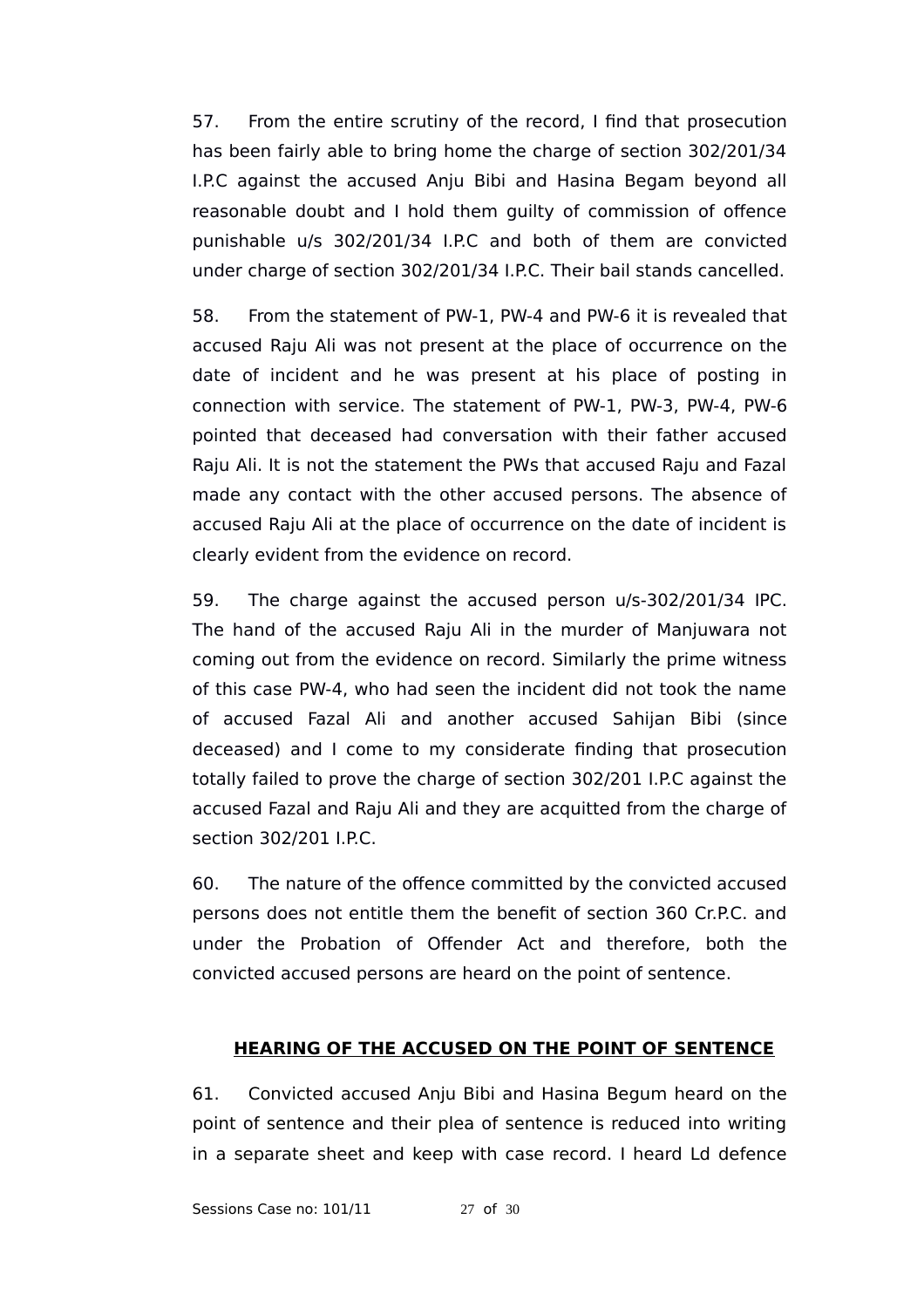counsel as well Ld P.P for the state on the point of sentence. Accused pleaded mercy and prays for considering leniently.

62. Learned PP prays to for sentencing the accused as per the law and the plea taken by convicted accused persons being pity the same should not be consider by the court while sentencing the accused taking in to consideration nature of the offence committed by the offence.

63. Learned defence counsel made submission that accused Hasina Begum is having a minor child both the accused persons are lady and prays for bail.

64. After hearing learned PP and ld defence counsel and also hearing the accused persons on the point of sentence, and further considering the nature of the offence which accused persons have committed, I am the opinion that this is not a case to consider the accused leniently. Accordingly, I sentenced accused Anju Bibi and Hasina Begum to undergo R/I for life and to pay fine of Rs. 10,000/- (ten thousand) only i/d, R/I for 6 (six) months for committing offence u/s- 302 IPC. I further sentence each of the convicted accused persons to undergo R/I for 3 (three) years and to pay fine of Rs. 3000/- (three thousand) only i/d, S/I for 1 (one) month for committing offence u/s- 201 IPC. All the sentences will run concurrently.

# **ORDER**

65. Accused persons Anju Bibi and Hasina Begum are found guilty of offence u/s-302/201 I.P.C and all accused persons are sentenced to undergo R/I for life and to pay fine of Rs. 10,000/- (ten thousand) only i/d, R/I for 6 (six) months for committing offence u/s- 302 IPC. I further sentence each of the convicted accused persons to undergo R/I for 3 (three) years and to pay fine of Rs. 3000/- (three thousand) only i/d, S/I for 1 (one) month for committing offence u/s- 201 IPC. All the sentences will run concurrently. The period of detention already undergone by the convict accused shall be set off against the period of imprisonment.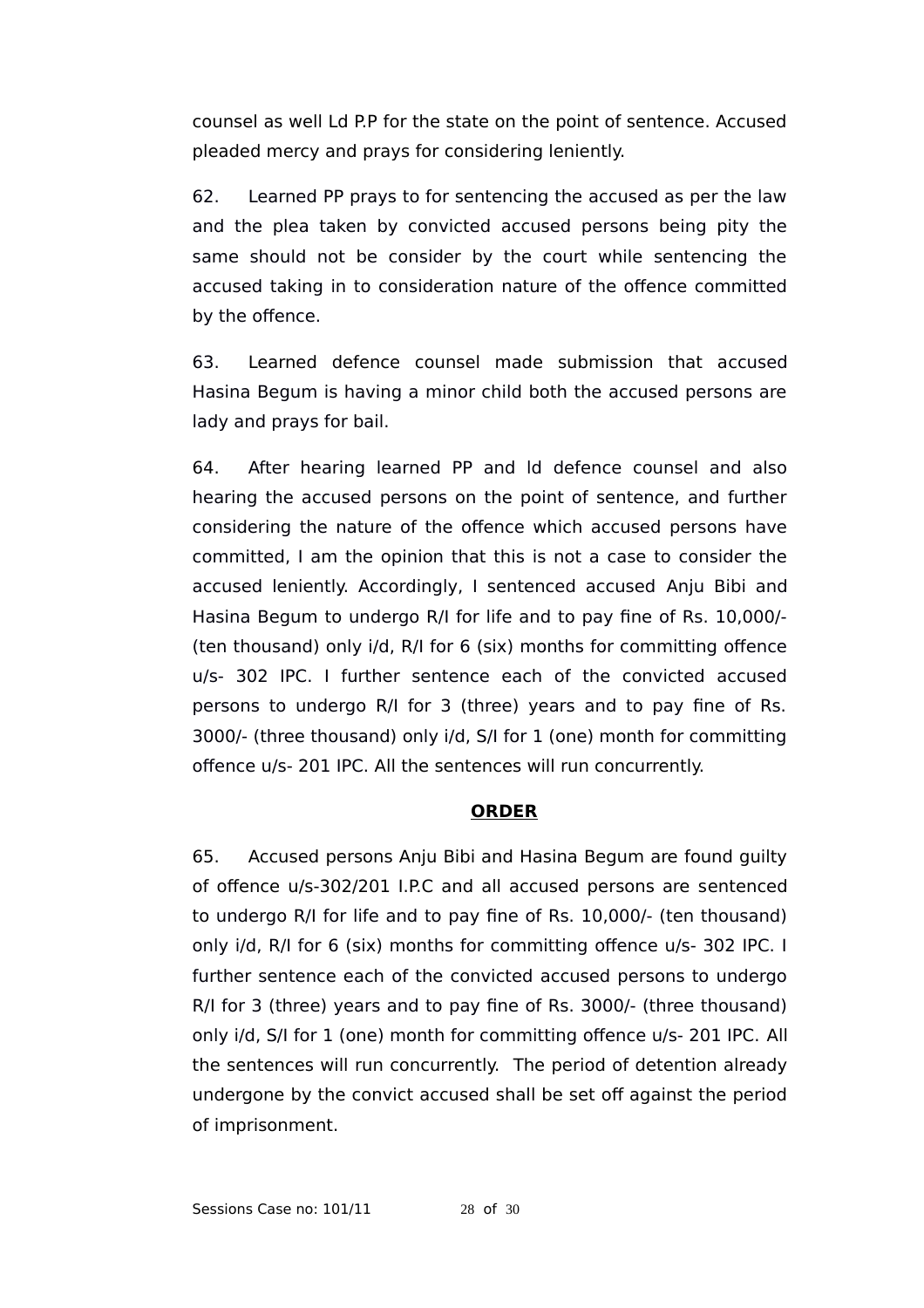66. The convicted accused is told that he has right to appeal against the judgment and order of this court before Hon'ble High court through the jail authority or independently of his own. Convicted accused is further informed that he is entitled free legal aid to prefer appeal before the Hon'ble High court. Let furnish free copy of Judgment to convicted accused persons.

67. Send copy of judgment to learned District Magistrate Nalbari u/s-365 Cr.P.C.

68. Seized goods be disposed of in accordance with law in due course of time.

69. Send back the GR case record to the learned committal Court with a copy of the judgment.

70. Given under hand and seal of this Court on this  $8<sup>th</sup>$  day of July, 2019 at Nalbari, Dist- Nalbari.

> (Smti S. Bhuyan) Sessions Judge, Nalbari

Dictated and Corrected by me,

 (Smti S. Bhuyan) Sessions Judge, Nalbari.

Typed by, D. Roy Stenographer Gr. II.